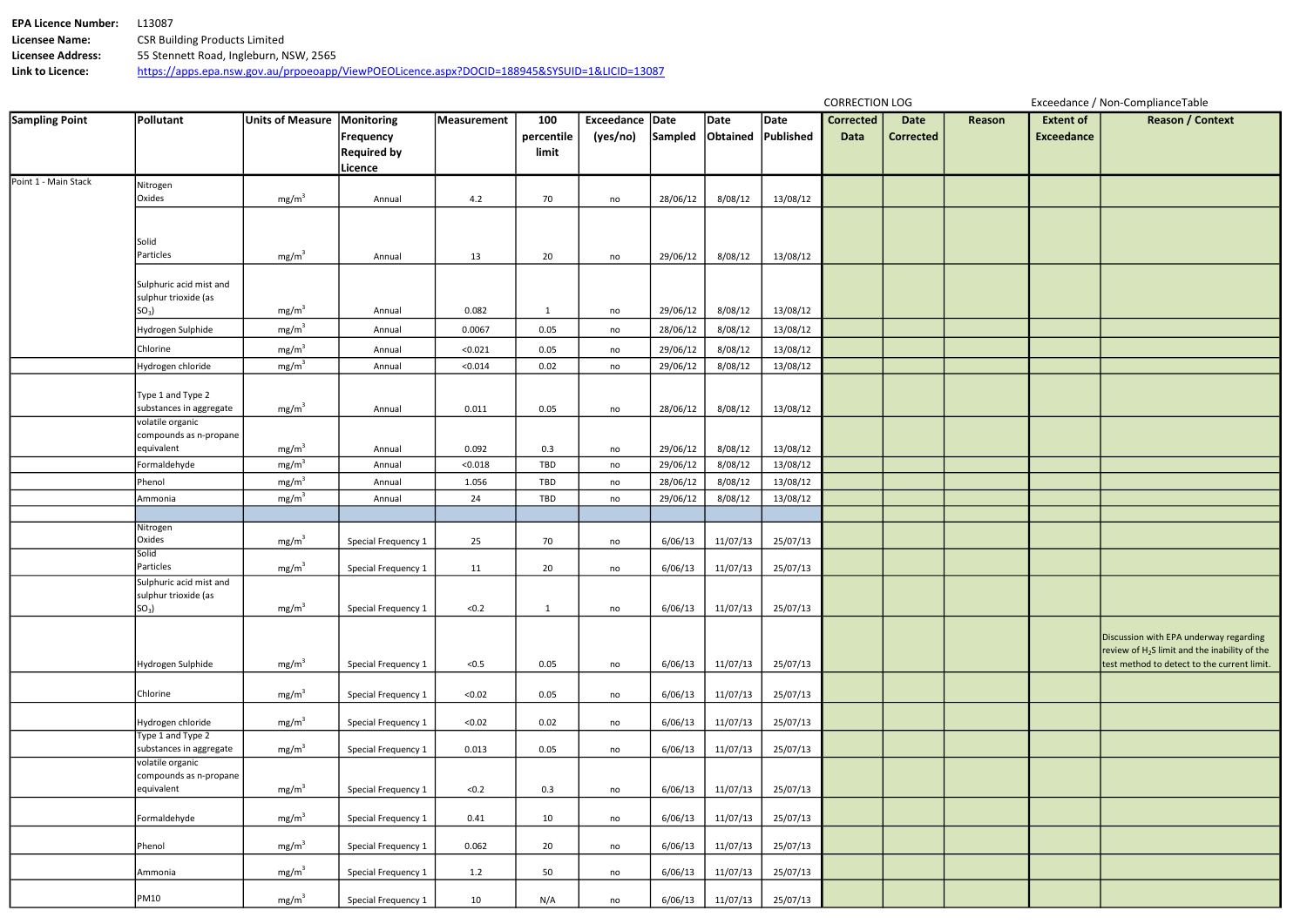| <b>EPA Licence Number:</b> | .13087                                                                                       |
|----------------------------|----------------------------------------------------------------------------------------------|
| Licensee Name:             | <b>CSR Building Products Limited</b>                                                         |
| <b>Licensee Address:</b>   | 55 Stennett Road, Ingleburn, NSW, 2565                                                       |
| Link to Licence:           | https://apps.epa.nsw.gov.au/prpoeoapp/ViewPOEOLicence.aspx?DOCID=188945&SYSUID=1&LICID=13087 |

| Reason | <b>Extent of</b><br><b>Exceedance</b> | Reason / Context                                                            |
|--------|---------------------------------------|-----------------------------------------------------------------------------|
|        |                                       |                                                                             |
|        |                                       |                                                                             |
|        |                                       |                                                                             |
|        |                                       |                                                                             |
|        |                                       |                                                                             |
|        |                                       |                                                                             |
|        |                                       |                                                                             |
|        |                                       |                                                                             |
|        |                                       |                                                                             |
|        |                                       |                                                                             |
|        |                                       |                                                                             |
|        |                                       |                                                                             |
|        | 240% above<br>limit                   | Discussion with EPA underway regarding<br>review and increase of HCl limit. |
|        |                                       |                                                                             |
|        |                                       |                                                                             |
|        |                                       |                                                                             |
|        |                                       |                                                                             |
|        |                                       |                                                                             |
|        |                                       |                                                                             |
|        |                                       |                                                                             |
|        |                                       |                                                                             |
|        |                                       |                                                                             |
|        |                                       |                                                                             |
|        |                                       |                                                                             |
|        |                                       |                                                                             |
|        |                                       |                                                                             |

| <b>Sampling Point</b> | Pollutant                                  | <b>Units of Measure</b> | Monitoring<br><b>Frequency</b>       | Measurement                  | 100<br>percentile | Exceedance Date<br>(yes/no) | Sampled  | Date<br>Obtained | Date<br>Published | <b>Corrected</b><br><b>Data</b> | <b>Date</b><br><b>Corrected</b> | Reason | <b>Extent of</b><br><b>Exceedance</b> |     |
|-----------------------|--------------------------------------------|-------------------------|--------------------------------------|------------------------------|-------------------|-----------------------------|----------|------------------|-------------------|---------------------------------|---------------------------------|--------|---------------------------------------|-----|
|                       |                                            |                         | <b>Required by</b><br><b>Licence</b> |                              | limit             |                             |          |                  |                   |                                 |                                 |        |                                       |     |
|                       | Polycyclic aromatic                        |                         |                                      |                              |                   |                             |          |                  |                   |                                 |                                 |        |                                       |     |
|                       | hydrocarbons                               | mg/m <sup>3</sup>       | Special Frequency 1                  | 0.0067                       | N/A               | no                          | 6/06/13  | 11/07/13         | 25/07/13          |                                 |                                 |        |                                       |     |
|                       | Oxygen $(O_2)$                             | %                       | Special Frequency 1                  | 20.6                         | N/A               | no                          | 6/06/13  | 11/07/13         | 25/07/13          |                                 |                                 |        |                                       |     |
|                       | Moisture Content                           | %                       | Special Frequency 1                  | 5.5                          | N/A               | no                          | 6/06/13  | 11/07/13         | 25/07/13          |                                 |                                 |        |                                       |     |
|                       | Molecular weight of stack                  |                         |                                      |                              |                   |                             |          |                  |                   |                                 |                                 |        |                                       |     |
|                       | gases                                      | g/gmole                 | Special Frequency 1                  | 29                           | N/A               | no                          | 6/06/13  | 11/07/13         | 25/07/13          |                                 |                                 |        |                                       |     |
|                       | Temperature                                | $^{\circ}$ C            | Special Frequency 1                  | 42                           | N/A               | no                          | 6/06/13  | 11/07/13         | 25/07/13          |                                 |                                 |        |                                       |     |
|                       | Velocity                                   | $ms^{-1}$               | Special Frequency 1                  | 19                           | N/A               | no                          | 6/06/13  | 11/07/13         | 25/07/13          |                                 |                                 |        |                                       |     |
|                       | Volumetric Flowrate                        | $m^3s^{\text{-}1}$      |                                      | 87 (wet NTP)                 |                   |                             |          |                  |                   |                                 |                                 |        |                                       |     |
|                       |                                            |                         | Special Frequency 1                  | 83 (dry NTP)                 | N/A               | no                          | 6/06/13  | 11/07/13         | 25/07/13          |                                 |                                 |        |                                       |     |
|                       | Nitrogen                                   |                         |                                      |                              |                   |                             |          |                  |                   |                                 |                                 |        |                                       |     |
|                       | Oxides                                     | mg/m <sup>3</sup>       | Special Frequency 1                  | 22                           | 70                | no                          | 3/12/13  | 21/01/14         | 6/02/14           |                                 |                                 |        |                                       |     |
|                       | Solid                                      |                         |                                      |                              |                   |                             |          |                  |                   |                                 |                                 |        |                                       |     |
|                       | Particles                                  | mg/m <sup>3</sup>       | Special Frequency 1                  | 5.6                          | 20                | no                          | 3/12/13  | 21/01/14         | 6/02/14           |                                 |                                 |        |                                       |     |
|                       | Sulphuric acid mist and                    |                         |                                      |                              |                   |                             |          |                  |                   |                                 |                                 |        |                                       |     |
|                       | sulphur trioxide (as<br>SO <sub>3</sub>    | mg/m <sup>3</sup>       |                                      | < 0.2                        |                   |                             | 3/12/13  | 21/01/14         | 6/02/14           |                                 |                                 |        |                                       |     |
|                       |                                            | mg/m <sup>3</sup>       | Special Frequency 1                  | < 0.04                       | $\mathbf{1}$      | no                          |          |                  |                   |                                 |                                 |        |                                       |     |
|                       | Hydrogen Sulphide<br>Chlorine              |                         | Special Frequency 1                  |                              | 0.05              | no                          | 3/12/13  | 21/01/14         | 6/02/14           |                                 |                                 |        |                                       |     |
|                       |                                            | mg/m <sup>3</sup>       | Special Frequency 1                  | 0.047                        | 0.05              | no                          | 3/12/13  | 21/01/14         | 6/02/14           |                                 |                                 |        |                                       |     |
|                       |                                            |                         |                                      |                              |                   |                             |          |                  |                   |                                 |                                 |        | 240% above                            | Dis |
|                       | Hydrogen chloride                          | mg/m <sup>3</sup>       | Special Frequency 1                  | 0.068                        | 0.02              | yes                         | 3/12/13  | 21/01/14         | 6/02/14           |                                 |                                 |        | limit                                 | rev |
|                       | Type 1 and Type 2                          |                         |                                      |                              |                   |                             |          |                  |                   |                                 |                                 |        |                                       |     |
|                       | substances in aggregate                    | mg/m <sup>3</sup>       | Special Frequency 1                  | 0.0016                       | 0.05              | no                          | 3/12/13  | 21/01/14         | 6/02/14           |                                 |                                 |        |                                       |     |
|                       | volatile organic<br>compounds as n-propane |                         |                                      |                              |                   |                             |          |                  |                   |                                 |                                 |        |                                       |     |
|                       | equivalent                                 | mg/m <sup>3</sup>       | Special Frequency 1                  | 0.110                        | 0.3               | no                          | 3/12/13  | 21/01/14         | 6/02/14           |                                 |                                 |        |                                       |     |
|                       | Formaldehyde                               | mg/m <sup>3</sup>       | Special Frequency 1                  | 0.21                         | 10                | no                          | 3/12/13  | 21/01/14         | 6/02/14           |                                 |                                 |        |                                       |     |
|                       | Phenol                                     | mg/m <sup>3</sup>       | Special Frequency 1                  | 1.300                        | 20                | no                          | 3/12/13  | 21/01/14         | 6/02/14           |                                 |                                 |        |                                       |     |
|                       | Ammonia                                    | mg/m <sup>3</sup>       | Special Frequency 1                  | 21                           | 50                | no                          | 3/12/13  | 21/01/14         | 6/02/14           |                                 |                                 |        |                                       |     |
|                       | <b>PM10</b>                                | mg/m <sup>3</sup>       | Special Frequency 1                  | 5.6                          | N/A               | no                          | 3/12/13  | 21/01/14         | 6/02/14           |                                 |                                 |        |                                       |     |
|                       | Polycyclic aromatic<br>hydrocarbons        | mg/m <sup>3</sup>       | Special Frequency 1                  | 0.0082                       | N/A               | no                          | 3/12/13  | 21/01/14         | 6/02/14           |                                 |                                 |        |                                       |     |
|                       | Oxygen $(O_2)$                             | %                       | Special Frequency 1                  | 20.4                         | N/A               | no                          | 3/12/13  | 21/01/14         | 6/02/14           |                                 |                                 |        |                                       |     |
|                       | Moisture Content                           | %                       | Special Frequency 1                  | 4.9                          | N/A               | no                          | 3/12/13  | 21/01/14         | 6/02/14           |                                 |                                 |        |                                       |     |
|                       | Molecular weight of stack                  |                         |                                      |                              |                   |                             |          |                  |                   |                                 |                                 |        |                                       |     |
|                       | gases                                      | g/gmole                 | Special Frequency 1                  | 29                           | N/A               | no                          | 3/12/13  | 21/01/14         | 6/02/14           |                                 |                                 |        |                                       |     |
|                       | Temperature                                | $^{\circ}$ C            | Special Frequency 1                  | 49                           | N/A               | no                          | 3/12/13  | 21/01/14         | 6/02/14           |                                 |                                 |        |                                       |     |
|                       | Velocity                                   | $ms^{-1}$               | Special Frequency 1                  | 17                           | N/A               | no                          | 3/12/13  | 21/01/14         | 6/02/14           |                                 |                                 |        |                                       |     |
|                       | Volumetric Flowrate                        | $m^3s^{-1}$             | Special Frequency 1                  | 78 (wet NTP)<br>74 (dry NTP) | N/A               | no                          | 3/12/13  | 21/01/14         | 6/02/14           |                                 |                                 |        |                                       |     |
|                       |                                            |                         |                                      |                              |                   |                             |          |                  |                   |                                 |                                 |        |                                       |     |
|                       | Nitrogen                                   |                         |                                      |                              |                   |                             |          |                  |                   |                                 |                                 |        |                                       |     |
|                       | Oxides                                     | mg/m <sup>3</sup>       | Annual                               | 31                           | 70                | no                          | 10/12/14 | 21/01/15         | 30/01/15          |                                 |                                 |        |                                       |     |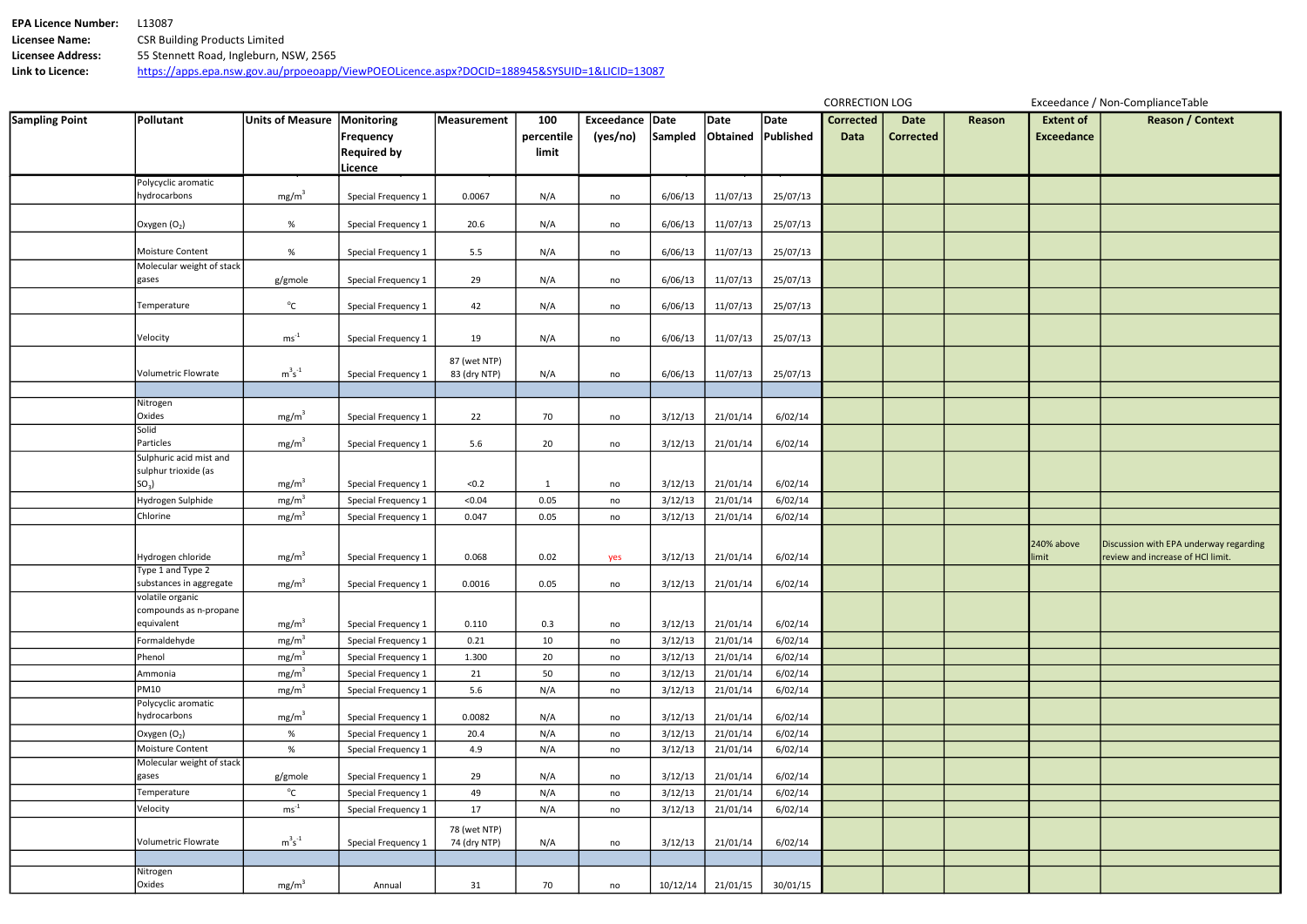| <b>EPA Licence Number:</b> | 13087                                                                                        |
|----------------------------|----------------------------------------------------------------------------------------------|
| Licensee Name:             | <b>CSR Building Products Limited</b>                                                         |
| Licensee Address:          | 55 Stennett Road, Ingleburn, NSW, 2565                                                       |
| Link to Licence:           | https://apps.epa.nsw.gov.au/prpoeoapp/ViewPOEOLicence.aspx?DOCID=188945&SYSUID=1&LICID=13087 |

| Reason | <b>Extent of</b>  | <b>Reason / Context</b> |
|--------|-------------------|-------------------------|
|        | <b>Exceedance</b> |                         |
|        |                   |                         |
|        |                   |                         |
|        |                   |                         |
|        |                   |                         |
|        |                   |                         |
|        |                   |                         |
|        |                   |                         |
|        |                   |                         |
|        |                   |                         |
|        |                   |                         |
|        |                   |                         |
|        |                   |                         |
|        |                   |                         |
|        |                   |                         |
|        |                   |                         |
|        |                   |                         |
|        |                   |                         |
|        |                   |                         |
|        |                   |                         |
|        |                   |                         |
|        |                   |                         |
|        |                   |                         |
|        |                   |                         |
|        |                   |                         |
|        |                   |                         |
|        |                   |                         |
|        |                   |                         |
|        |                   |                         |
|        |                   |                         |
|        |                   |                         |
|        |                   |                         |
|        |                   |                         |
|        |                   |                         |
|        |                   |                         |

| <b>Sampling Point</b> | Pollutant                               | <b>Units of Measure</b> | Monitoring         | <b>Measurement</b> | 100             | Exceedance Date |          | Date               | Date     | <b>Corrected</b> | <b>Date</b>      | Reason | <b>Extent of</b>  |  |
|-----------------------|-----------------------------------------|-------------------------|--------------------|--------------------|-----------------|-----------------|----------|--------------------|----------|------------------|------------------|--------|-------------------|--|
|                       |                                         |                         | <b>Frequency</b>   |                    | percentile      | (yes/no)        | Sampled  | Obtained Published |          | <b>Data</b>      | <b>Corrected</b> |        | <b>Exceedance</b> |  |
|                       |                                         |                         | <b>Required by</b> |                    | limit           |                 |          |                    |          |                  |                  |        |                   |  |
|                       |                                         |                         | Licence            |                    |                 |                 |          |                    |          |                  |                  |        |                   |  |
|                       | Solid                                   |                         |                    |                    |                 |                 |          |                    |          |                  |                  |        |                   |  |
|                       | Particles                               | mg/m <sup>3</sup>       | Annual             | 4.8                | 20              | no              | 10/12/14 | 21/01/15           | 30/01/15 |                  |                  |        |                   |  |
|                       | Sulphuric acid mist and                 |                         |                    |                    |                 |                 |          |                    |          |                  |                  |        |                   |  |
|                       | sulphur trioxide (as<br>SO <sub>3</sub> | mg/m <sup>3</sup>       | Annual             | < 0.004            | 5               | no              | 10/12/14 | 21/01/15           | 30/01/15 |                  |                  |        |                   |  |
|                       | Hydrogen Sulphide                       | mg/m <sup>3</sup>       | Annual             | < 0.005            | $\overline{2}$  | no              | 10/12/14 | 21/01/15           | 30/01/15 |                  |                  |        |                   |  |
|                       | Chlorine                                | mg/m <sup>3</sup>       |                    |                    |                 |                 |          |                    |          |                  |                  |        |                   |  |
|                       |                                         |                         | Annual             | < 0.01             | $5\overline{)}$ | no              | 10/12/14 | 21/01/15           | 30/01/15 |                  |                  |        |                   |  |
|                       | Hydrogen chloride<br>Type 1 and Type 2  | mg/m <sup>3</sup>       | Annual             | < 0.02             | 5 <sub>1</sub>  | no              | 10/12/14 | 21/01/15           | 30/01/15 |                  |                  |        |                   |  |
|                       | substances in aggregate                 | mg/m <sup>3</sup>       | Annual             | < 0.001            | 0.05            | no              | 10/12/14 | 21/01/15           | 30/01/15 |                  |                  |        |                   |  |
|                       | volatile organic                        |                         |                    |                    |                 |                 |          |                    |          |                  |                  |        |                   |  |
|                       | compounds as n-propane                  |                         |                    |                    |                 |                 |          |                    |          |                  |                  |        |                   |  |
|                       | equivalent                              | mg/m <sup>3</sup>       | Annual             | < 0.09             | $\mathbf{1}$    | no              | 10/12/14 | 21/01/15           | 30/01/15 |                  |                  |        |                   |  |
|                       | Formaldehyde                            | mg/m <sup>3</sup>       | Annual             | 0.86               | 10              | no              | 10/12/14 | 21/01/15           | 30/01/15 |                  |                  |        |                   |  |
|                       | Phenol                                  | mg/m <sup>3</sup>       | Annual             | 6.6                | 20              | no              | 10/12/14 | 21/01/15           | 30/01/15 |                  |                  |        |                   |  |
|                       | Ammonia                                 | mg/m <sup>3</sup>       | Annual             | 0.81               | 50              | no              | 10/12/14 | 21/01/15           | 30/01/15 |                  |                  |        |                   |  |
|                       | <b>PM10</b>                             | mg/m <sup>3</sup>       | Annual             | 3.8                | N/A             | no              | 10/12/14 | 21/01/15           | 30/01/15 |                  |                  |        |                   |  |
|                       | Polycyclic aromatic                     |                         |                    |                    |                 |                 |          |                    |          |                  |                  |        |                   |  |
|                       | hydrocarbons                            | mg/m <sup>3</sup>       | Annual             | 0.013              | N/A             | no              | 10/12/14 | 21/01/15           | 30/01/15 |                  |                  |        |                   |  |
|                       | Oxygen $(O_2)$                          | $\%$                    | Annual             | 20.5               | N/A             | no              | 10/12/14 | 21/01/15           | 30/01/15 |                  |                  |        |                   |  |
|                       | Moisture Content                        | %                       | Annual             | 5.4                | N/A             | no              | 10/12/14 | 21/01/15           | 30/01/15 |                  |                  |        |                   |  |
|                       | Molecular weight of stack               |                         |                    |                    |                 |                 |          |                    |          |                  |                  |        |                   |  |
|                       | gases                                   | g/gmole                 | Annual             | 29                 | N/A             | no              | 10/12/14 | 21/01/15           | 30/01/15 |                  |                  |        |                   |  |
|                       | Temperature                             | $^{\circ}$ C            | Annual             | 52                 | N/A             | no              | 10/12/14 | 21/01/15           | 30/01/15 |                  |                  |        |                   |  |
|                       | Velocity                                | $ms^{-1}$               | Annual             | 17                 | N/A             | no              | 10/12/14 | 21/01/15           | 30/01/15 |                  |                  |        |                   |  |
|                       | Volumetric Flowrate                     | $m^3s^{-1}$             |                    | 77 (wet NTP)       |                 |                 | 10/12/14 |                    | 30/01/15 |                  |                  |        |                   |  |
|                       |                                         |                         | Annual             | 72 (dry NTP)       | N/A             | no              |          | 21/01/15           |          |                  |                  |        |                   |  |
|                       | Nitrogen                                |                         |                    |                    |                 |                 |          |                    |          |                  |                  |        |                   |  |
|                       | Oxides                                  | mg/m <sup>3</sup>       | Annual             | < 4.1              | 70              | no              | 9/11/15  | 23/12/15           | 22/01/16 |                  |                  |        |                   |  |
|                       | Solid                                   |                         |                    |                    |                 |                 |          |                    |          |                  |                  |        |                   |  |
|                       | Particles                               | mg/m <sup>3</sup>       | Annual             | 8.3                | 20              | no              | 9/11/15  | 23/12/15           | 22/01/16 |                  |                  |        |                   |  |
|                       | Sulphuric acid mist and                 |                         |                    |                    |                 |                 |          |                    |          |                  |                  |        |                   |  |
|                       | sulphur trioxide (as<br>SO <sub>3</sub> | mg/m <sup>3</sup>       | Annual             | < 0.00079          | $5\phantom{.0}$ | no              | 9/11/15  | 23/12/15           | 22/01/16 |                  |                  |        |                   |  |
|                       | Hydrogen Sulphide                       | mg/m <sup>3</sup>       | Annual             | < 0.018            | $2^{\circ}$     | no              | 9/11/15  | 23/12/15           | 22/01/16 |                  |                  |        |                   |  |
|                       | Chlorine                                | mg/m <sup>3</sup>       | Annual             | < 0.008            | $5\overline{)}$ |                 | 9/11/15  | 23/12/15           | 22/01/16 |                  |                  |        |                   |  |
|                       |                                         | mg/m <sup>3</sup>       |                    |                    |                 | no              |          |                    |          |                  |                  |        |                   |  |
|                       | Hydrogen chloride<br>Type 1 and Type 2  |                         | Annual             |                    | 5 <sub>1</sub>  | no              | 9/11/15  | 23/12/15           | 22/01/16 |                  |                  |        |                   |  |
|                       | substances in aggregate                 | mg/m <sup>3</sup>       | Annual             | 0.0018             | 0.05            | no              | 9/11/15  | 23/12/15           | 22/01/16 |                  |                  |        |                   |  |
|                       | volatile organic                        |                         |                    |                    |                 |                 |          |                    |          |                  |                  |        |                   |  |
|                       | compounds as n-propane                  |                         |                    |                    |                 |                 |          |                    |          |                  |                  |        |                   |  |
|                       | equivalent                              | mg/m <sup>3</sup>       | Annual             | < 0.086            | $\mathbf{1}$    | no              | 9/11/15  | 23/12/15           | 22/01/16 |                  |                  |        |                   |  |
|                       | Formaldehyde                            | mg/m <sup>3</sup>       | Annual             | 1.8                | 10              | no              | 9/11/15  | 23/12/15           | 22/01/16 |                  |                  |        |                   |  |
|                       | Phenol                                  | mg/m <sup>3</sup>       | Annual             | 1.0                | 20              | no              | 9/11/15  | 23/12/15           | 22/01/16 |                  |                  |        |                   |  |
|                       | Ammonia                                 | mg/m <sup>3</sup>       | Annual             | $2$                | 50              | no              | 9/11/15  | 23/12/15           | 22/01/16 |                  |                  |        |                   |  |
|                       | <b>PM10</b>                             | mg/m <sup>3</sup>       | Annual             | 5.5                | N/A             | no              | 9/11/15  | 23/12/15           | 22/01/16 |                  |                  |        |                   |  |
|                       | Polycyclic aromatic                     |                         |                    |                    |                 |                 |          |                    |          |                  |                  |        |                   |  |
|                       | hydrocarbons                            | mg/m <sup>3</sup>       | Annual             | 0.0037             | N/A             | no              | 9/11/15  | 23/12/15           | 22/01/16 |                  |                  |        |                   |  |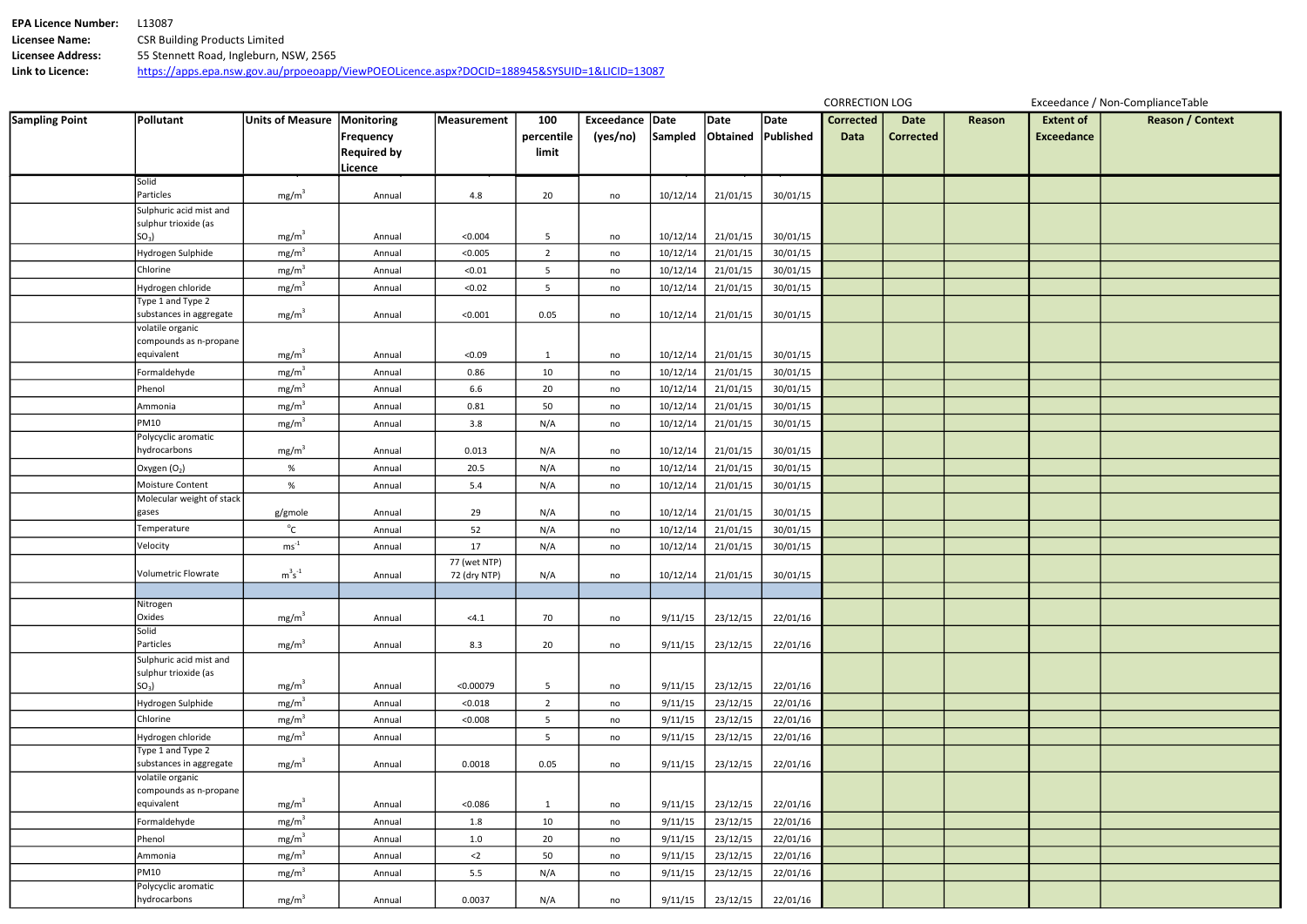| <b>EPA Licence Number:</b> | 13087                                                                                        |
|----------------------------|----------------------------------------------------------------------------------------------|
| Licensee Name:             | <b>CSR Building Products Limited</b>                                                         |
| Licensee Address:          | 55 Stennett Road, Ingleburn, NSW, 2565                                                       |
| Link to Licence:           | https://apps.epa.nsw.gov.au/prpoeoapp/ViewPOEOLicence.aspx?DOCID=188945&SYSUID=1&LICID=13087 |

| Reason | <b>Extent of</b><br><b>Exceedance</b> | Reason / Context |
|--------|---------------------------------------|------------------|
|        |                                       |                  |
|        |                                       |                  |
|        |                                       |                  |
|        |                                       |                  |
|        |                                       |                  |
|        |                                       |                  |
|        |                                       |                  |
|        |                                       |                  |
|        |                                       |                  |
|        |                                       |                  |
|        |                                       |                  |
|        |                                       |                  |
|        |                                       |                  |
|        |                                       |                  |
|        |                                       |                  |
|        |                                       |                  |
|        |                                       |                  |
|        |                                       |                  |
|        |                                       |                  |
|        |                                       |                  |
|        |                                       |                  |
|        |                                       |                  |
|        |                                       |                  |
|        |                                       |                  |
|        |                                       |                  |
|        |                                       |                  |
|        |                                       |                  |
|        |                                       |                  |
|        |                                       |                  |
|        |                                       |                  |
|        |                                       |                  |
|        |                                       |                  |

| <b>Sampling Point</b> | Pollutant                                       | <b>Units of Measure</b>   | <b>Monitoring</b><br>Frequency | <b>Measurement</b>           | 100<br>percentile | Exceedance Date<br>(yes/no) | Sampled Obtained | Date     | Date<br>Published | <b>Corrected</b><br><b>Data</b> | <b>Date</b><br><b>Corrected</b> | Reason | <b>Extent of</b><br><b>Exceedance</b> |  |
|-----------------------|-------------------------------------------------|---------------------------|--------------------------------|------------------------------|-------------------|-----------------------------|------------------|----------|-------------------|---------------------------------|---------------------------------|--------|---------------------------------------|--|
|                       |                                                 |                           | <b>Required by</b><br>Licence  |                              | limit             |                             |                  |          |                   |                                 |                                 |        |                                       |  |
|                       | Oxygen $(O_2)$                                  | %                         | Annual                         | 20.4                         | N/A               | no                          | 9/11/15          | 23/12/15 | 22/01/16          |                                 |                                 |        |                                       |  |
|                       | Moisture Content                                | $\%$                      | Annual                         | 5.4                          | N/A               | no                          | 9/11/15          | 23/12/15 | 22/01/16          |                                 |                                 |        |                                       |  |
|                       | Molecular weight of stack                       |                           |                                |                              |                   |                             |                  |          |                   |                                 |                                 |        |                                       |  |
|                       | gases                                           | g/gmole                   | Annual                         | 28.4                         | N/A               | no                          | 9/11/15          | 23/12/15 | 22/01/16          |                                 |                                 |        |                                       |  |
|                       | Temperature                                     | $^{\circ}$ C              | Annual                         | 57                           | N/A               | no                          | 9/11/15          | 23/12/15 | 22/01/16          |                                 |                                 |        |                                       |  |
|                       | Velocity                                        | $\mathrm{ms}^{\text{-}1}$ | Annual                         | 17                           | N/A               | no                          | 9/11/15          | 23/12/15 | 22/01/16          |                                 |                                 |        |                                       |  |
|                       | Volumetric Flowrate                             | $m^3s^{-1}$               | Annual                         | 77 (wet NTP)<br>73 (dry NTP) | N/A               | no                          | 9/11/15          | 23/12/15 | 22/01/16          |                                 |                                 |        |                                       |  |
|                       |                                                 |                           |                                |                              |                   |                             |                  |          |                   |                                 |                                 |        |                                       |  |
|                       | Nitrogen<br>Oxides                              | mg/m <sup>3</sup>         | Annual                         | 10                           | 70                | no                          | 22/11/16         | 17/02/17 | 2/03/17           |                                 |                                 |        |                                       |  |
|                       | Solid<br>Particles                              | mg/m <sup>3</sup>         | Annual                         | 5.0                          | 20                | no                          | 22/11/16         | 17/02/17 | 2/03/17           |                                 |                                 |        |                                       |  |
|                       | Sulphuric acid mist and<br>sulphur trioxide (as |                           |                                |                              |                   |                             |                  |          |                   |                                 |                                 |        |                                       |  |
|                       | SO <sub>3</sub>                                 | mg/m <sup>3</sup>         | Annual                         | 0.024                        | 5                 | no                          | 22/11/16         | 17/02/17 | 2/03/17           |                                 |                                 |        |                                       |  |
|                       | Hydrogen Sulphide                               | mg/m <sup>3</sup>         | Annual                         | < 0.01                       | $2^{\circ}$       | no                          | 22/11/16         | 17/02/17 | 2/03/17           |                                 |                                 |        |                                       |  |
|                       | Chlorine                                        | mg/m <sup>3</sup>         | Annual                         | < 0.007                      | 5 <sub>1</sub>    | no                          | 22/11/16         | 17/02/17 | 2/03/17           |                                 |                                 |        |                                       |  |
|                       | Hydrogen chloride                               | mg/m <sup>3</sup>         | Annual                         | < 0.01                       | 5 <sub>5</sub>    | no                          | 22/11/16         | 17/02/17 | 2/03/17           |                                 |                                 |        |                                       |  |
|                       | Type 1 and Type 2<br>substances in aggregate    | mg/m <sup>3</sup>         | Annual                         | < 0.012                      | 0.05              | no                          | 22/11/16         | 17/02/17 | 2/03/17           |                                 |                                 |        |                                       |  |
|                       | volatile organic                                |                           |                                |                              |                   |                             |                  |          |                   |                                 |                                 |        |                                       |  |
|                       | compounds as n-propane<br>equivalent            | mg/m <sup>3</sup>         | Annual                         | < 0.08                       | $\mathbf{1}$      | no                          | 22/11/16         | 17/02/17 | 2/03/17           |                                 |                                 |        |                                       |  |
|                       | Formaldehyde                                    | mg/m <sup>3</sup>         | Annual                         | 0.11                         | 10                | no                          | 22/11/16         | 17/02/17 | 2/03/17           |                                 |                                 |        |                                       |  |
|                       | Phenol                                          | mg/m <sup>3</sup>         | Annual                         | < 0.03                       | 20                | no                          | 22/11/16         | 17/02/17 | 2/03/17           |                                 |                                 |        |                                       |  |
|                       | Ammonia                                         | mg/m <sup>3</sup>         | Annual                         | 25                           | 50                | no                          | 22/11/16         | 17/02/17 | 2/03/17           |                                 |                                 |        |                                       |  |
|                       | <b>PM10</b>                                     | mg/m <sup>3</sup>         | Annual                         | $5\overline{)}$              | N/A               | no                          | 22/11/16         | 17/02/17 | 2/03/17           |                                 |                                 |        |                                       |  |
|                       | Polycyclic aromatic                             |                           |                                |                              |                   |                             |                  |          |                   |                                 |                                 |        |                                       |  |
|                       | hydrocarbons                                    | mg/m <sup>3</sup>         | Annual                         | 0.0098                       | N/A               | no                          | 22/11/16         | 17/02/17 | 2/03/17           |                                 |                                 |        |                                       |  |
|                       | Oxygen $(O_2)$                                  | %                         | Annual                         | 20.6                         | N/A               | no                          | 22/11/16         | 17/02/17 | 2/03/17           |                                 |                                 |        |                                       |  |
|                       | Moisture Content                                | %                         | Annual                         | 4.1                          | N/A               | no                          | 22/11/16         | 17/02/17 | 2/03/17           |                                 |                                 |        |                                       |  |
|                       | Molecular weight of stack<br>gases              |                           | Annual                         | 28.5                         | N/A               |                             | 22/11/16         | 17/02/17 | 2/03/17           |                                 |                                 |        |                                       |  |
|                       | Temperature                                     | g/gmole<br>$^{\circ}$ C   | Annual                         |                              | N/A               | no                          | 22/11/16         | 17/02/17 | 2/03/17           |                                 |                                 |        |                                       |  |
|                       | Velocity                                        | $ms^{-1}$                 |                                | 45                           |                   | no                          |                  |          |                   |                                 |                                 |        |                                       |  |
|                       |                                                 |                           | Annual                         | 19<br>88 (wet NTP)           | N/A               | no                          | 22/11/16         | 17/02/17 | 2/03/17           |                                 |                                 |        |                                       |  |
|                       | Volumetric Flowrate                             | $m^3s^{-1}$               | Annual                         | 84 (dry NTP)                 | N/A               | no                          | 22/11/16         | 17/02/17 | 2/03/17           |                                 |                                 |        |                                       |  |
|                       |                                                 |                           |                                |                              |                   |                             |                  |          |                   |                                 |                                 |        |                                       |  |
|                       | Oxides                                          | mg/m <sup>3</sup>         | Annual                         | 18                           | 70                | no                          | 30/01/18         | 1/06/18  | 14/06/18          |                                 |                                 |        |                                       |  |
|                       | Particles                                       | mg/m <sup>3</sup>         | Annual                         | 19.0                         | 20                | no                          | 30/01/18         | 1/06/18  | 14/06/18          |                                 |                                 |        |                                       |  |
|                       | Sulphuric acid mist and<br>sulphur trioxide (as |                           |                                |                              |                   |                             |                  |          |                   |                                 |                                 |        |                                       |  |
|                       | $SO3$ )                                         | mg/m <sup>3</sup>         | Annual                         | < 0.01                       | $5\phantom{.0}$   | no                          | 30/01/18         | 1/06/18  | 14/06/18          |                                 |                                 |        |                                       |  |
|                       | Hydrogen Sulphide                               | mg/m <sup>3</sup>         | Annual                         | 0.0250                       | $2\overline{ }$   | no                          | 30/01/18         | 1/06/18  | 14/06/18          |                                 |                                 |        |                                       |  |
|                       | Chlorine                                        | mg/m <sup>3</sup>         | Annual                         | < 0.02                       | 5 <sub>5</sub>    | no                          | 30/01/18         | 1/06/18  | 14/06/18          |                                 |                                 |        |                                       |  |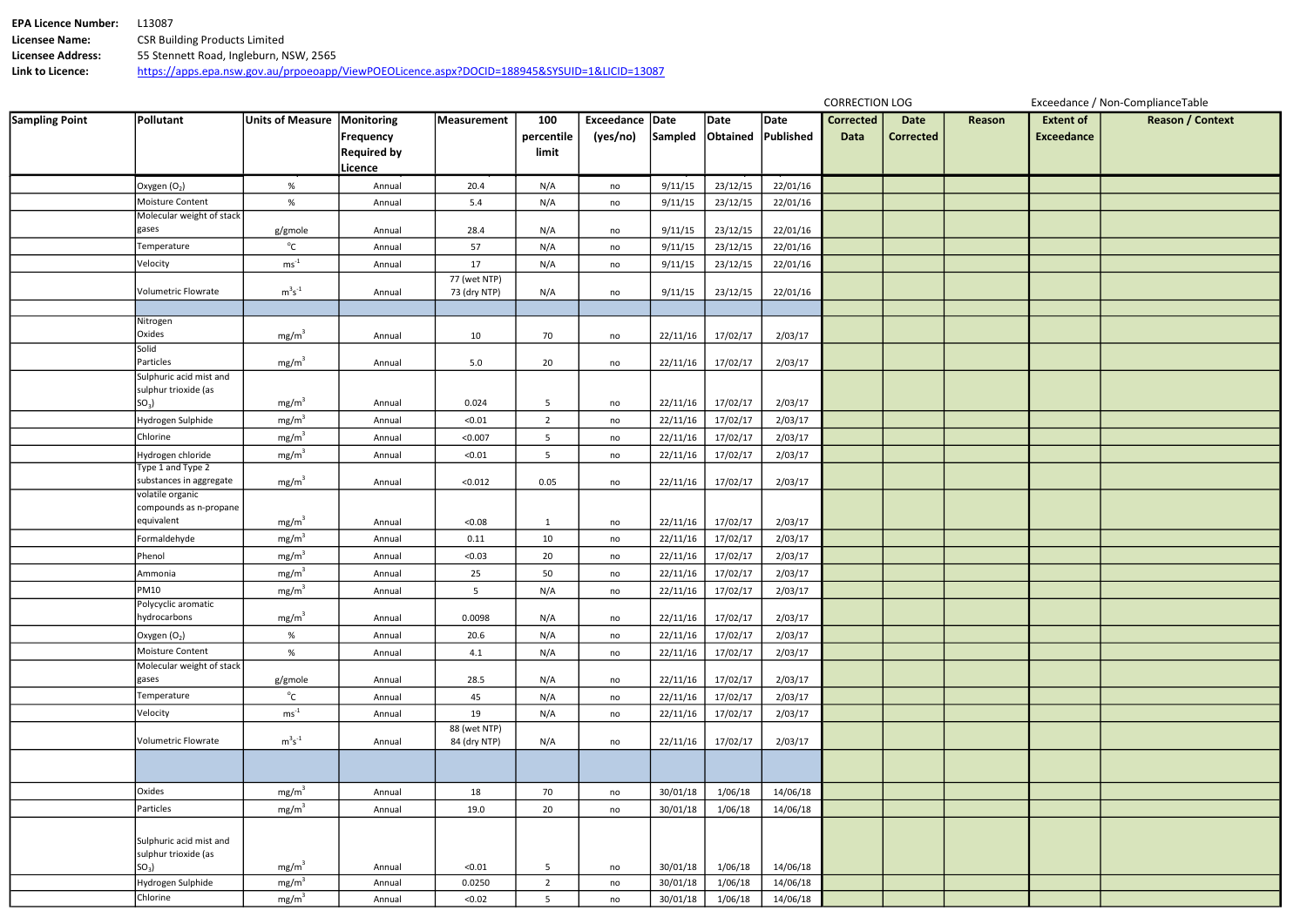| <b>EPA Licence Number:</b> | 13087.                                                                                       |
|----------------------------|----------------------------------------------------------------------------------------------|
| <b>Licensee Name:</b>      | <b>CSR Building Products Limited</b>                                                         |
| <b>Licensee Address:</b>   | 55 Stennett Road, Ingleburn, NSW, 2565                                                       |
| Link to Licence:           | https://apps.epa.nsw.gov.au/prpoeoapp/ViewPOEOLicence.aspx?DOCID=188945&SYSUID=1&LICID=13087 |

| <b>Sampling Point</b> | Pollutant                                   | Units of Measure  | Monitoring         | Measurement  | 100             | Exceedance Date |          | Date              | Date      | <b>Corrected</b> | <b>Date</b>      | <b>Reason</b> | <b>Extent of</b>  | Reason / 0              |
|-----------------------|---------------------------------------------|-------------------|--------------------|--------------|-----------------|-----------------|----------|-------------------|-----------|------------------|------------------|---------------|-------------------|-------------------------|
|                       |                                             |                   | <b>Frequency</b>   |              | percentile      | (yes/no)        | Sampled  | Obtained          | Published | <b>Data</b>      | <b>Corrected</b> |               | <b>Exceedance</b> |                         |
|                       |                                             |                   | <b>Required by</b> |              | limit           |                 |          |                   |           |                  |                  |               |                   |                         |
|                       |                                             |                   | Licence            |              |                 |                 |          |                   |           |                  |                  |               |                   |                         |
|                       | Hydrogen chloride                           | mg/m <sup>3</sup> | Annual             | < 0.02       | $5\overline{)}$ | no              | 30/01/18 | 1/06/18           | 14/06/18  |                  |                  |               |                   |                         |
|                       | Type 1 and Type 2                           |                   |                    |              |                 |                 |          |                   |           |                  |                  |               |                   |                         |
|                       | substances in aggregate                     | mg/m <sup>3</sup> | Annual             | < 0.024      | 0.05            | no              | 30/01/18 | 1/06/18           | 14/06/18  |                  |                  |               |                   |                         |
|                       | volatile organic                            |                   |                    |              |                 |                 |          |                   |           |                  |                  |               |                   |                         |
|                       | compounds as n-propane<br>equivalent        | mg/m <sup>3</sup> | Annual             | 0.270        | $\mathbf{1}$    | no              | 30/01/18 | 1/06/18           | 14/06/18  |                  |                  |               |                   |                         |
|                       | Formaldehyde                                | mg/m <sup>3</sup> | Annual             | 1.4          | 10              | no              | 30/01/18 | 1/06/18           | 14/06/18  |                  |                  |               |                   |                         |
|                       | Phenol                                      | mg/m <sup>3</sup> | Annual             | 2.2          | 20              | no              | 30/01/18 | 1/06/18           | 14/06/18  |                  |                  |               |                   |                         |
|                       | Ammonia                                     | mg/m <sup>3</sup> | Annual             | 34           | 50              | no              | 30/01/18 | 1/06/18           | 14/06/18  |                  |                  |               |                   |                         |
|                       |                                             |                   |                    |              |                 |                 |          |                   |           |                  |                  |               |                   |                         |
|                       |                                             |                   |                    |              |                 |                 |          |                   |           |                  |                  |               |                   |                         |
|                       | <b>PM10</b>                                 | mg/m <sup>3</sup> | Annual             | 8.2          | N/A             | no              | 30/01/18 | 1/06/18           | 14/06/18  |                  |                  |               |                   |                         |
|                       | Polycyclic aromatic<br>hydrocarbons         |                   |                    |              |                 |                 |          |                   |           |                  |                  |               |                   |                         |
|                       |                                             | mg/m <sup>3</sup> | Annual             | 0.018        | N/A             | no              | 30/01/18 | 1/06/18           | 14/06/18  |                  |                  |               |                   |                         |
|                       | Oxygen $(O_2)$<br>Moisture Content          | $\%$              | Annual             | 20.6         | N/A             | no              | 30/01/18 | 1/06/18           | 14/06/18  |                  |                  |               |                   |                         |
|                       | Molecular weight of stack                   | $\%$              | Annual             | 6.7          | N/A             | no              | 30/01/18 | 1/06/18           | 14/06/18  |                  |                  |               |                   |                         |
|                       | gases                                       | g/gmole           | Annual             | 28.2         | N/A             | no              | 30/01/18 | 1/06/18           | 14/06/18  |                  |                  |               |                   |                         |
|                       | Temperature                                 | $^{\circ}$ C      | Annual             | 53           | N/A             | no              | 30/01/18 | 1/06/18           | 14/06/18  |                  |                  |               |                   |                         |
|                       | Velocity                                    | $ms^{-1}$         | Annual             | 18           | N/A             | no              | 30/01/18 | 1/06/18           | 14/06/18  |                  |                  |               |                   |                         |
|                       |                                             |                   |                    |              |                 |                 |          |                   |           |                  |                  |               |                   |                         |
|                       |                                             |                   |                    | 79 (wet NTP) |                 |                 |          |                   |           |                  |                  |               |                   |                         |
|                       | <b>Volumetric Flowrate</b>                  | $m^3s^{-1}$       | Annual             | 74 (dry NTP) | N/A             | no              | 30/01/18 | 1/06/18           | 14/06/18  |                  |                  |               |                   |                         |
|                       |                                             |                   |                    |              |                 |                 |          |                   |           |                  |                  |               |                   |                         |
|                       | Nitrogen<br>Oxides                          |                   |                    |              |                 |                 |          |                   |           |                  |                  |               |                   |                         |
|                       | Solid                                       | mg/m <sup>3</sup> | Annual             | $3$          | 70              | no              | 16/01/19 | 31/05/19          | 5/06/19   |                  |                  |               |                   |                         |
|                       | Particles                                   | mg/m <sup>3</sup> | Annual             | 8.7          | 20              | no              | 16/01/19 | 31/05/19          | 5/06/19   |                  |                  |               |                   |                         |
|                       | Sulphuric acid mist and                     |                   |                    |              |                 |                 |          |                   |           |                  |                  |               |                   |                         |
|                       | sulphur trioxide (as                        |                   |                    |              |                 |                 |          |                   |           |                  |                  |               |                   |                         |
|                       | $SO_3$                                      | mg/m <sup>3</sup> | Annual             | < 0.008      | 5               | no              |          | 16/01/19 31/05/19 | 5/06/19   |                  |                  |               |                   |                         |
|                       | Hydrogen Sulphide                           | mg/m <sup>3</sup> | Annual             | < 0.008      | $\overline{2}$  | no              | 16/01/19 | 31/05/19          | 5/06/19   |                  |                  |               |                   |                         |
|                       | Chlorine                                    | mg/m <sup>3</sup> | Annual             | < 0.007      | 5               | no              | 16/01/19 | 31/05/19          | 5/06/19   |                  |                  |               |                   |                         |
|                       | Hydrogen chloride                           | mg/m <sup>3</sup> | Annual             | < 0.01       | 5 <sub>1</sub>  | no              | 16/01/19 | 31/05/19          | 5/06/19   |                  |                  |               |                   |                         |
|                       | Type 1 and Type 2                           |                   |                    |              |                 |                 |          |                   |           |                  |                  |               |                   |                         |
|                       | substances in aggregate<br>volatile organic | mg/m <sup>3</sup> | Annual             | < 0.011      | 0.05            | no              | 16/01/19 | 31/05/19          | 5/06/19   |                  |                  |               |                   |                         |
|                       | compounds as n-propane                      |                   |                    |              |                 |                 |          |                   |           |                  |                  |               | 1600% above       |                         |
|                       | equivalent                                  | mg/m <sup>3</sup> | Annual             | 17           | $\mathbf{1}$    | yes             | 16/01/19 | 31/05/19          | 5/06/19   |                  |                  |               | limit             | change in raw materials |
|                       | Formaldehyde                                | mg/m <sup>3</sup> | Annual             | 3.8          | 10              | no              | 16/01/19 | 31/05/19          | 5/06/19   |                  |                  |               |                   |                         |
|                       | Phenol                                      | mg/m <sup>3</sup> | Annual             | 2.8          | 20              | no              | 16/01/19 | 31/05/19          | 5/06/19   |                  |                  |               |                   |                         |
|                       |                                             |                   |                    |              |                 |                 |          |                   |           |                  |                  |               |                   |                         |
|                       |                                             | mg/m <sup>3</sup> |                    |              |                 |                 |          |                   |           |                  |                  |               |                   |                         |
|                       | Ammonia<br><b>PM10</b>                      |                   | Annual             | 54           | 50              | yes             | 16/01/19 | 31/05/19          | 5/06/19   |                  |                  |               | 8% above limit    | change in raw materials |
|                       | Polycyclic aromatic                         | mg/m <sup>3</sup> | Annual             | 7.3          | N/A             | no              | 16/01/19 | 31/05/19          | 5/06/19   |                  |                  |               |                   |                         |
|                       | hydrocarbons                                | mg/m <sup>3</sup> | Annual             | 0.0023       | N/A             | no              | 16/01/19 | 31/05/19          | 5/06/19   |                  |                  |               |                   |                         |
|                       | Oxygen (O <sub>2</sub> )                    | $\%$              | Annual             | 20.7         | N/A             | no              | 16/01/19 | 31/05/19          | 5/06/19   |                  |                  |               |                   |                         |
|                       | Moisture Content                            | $\%$              | Annual             | 6.2          | N/A             | no              | 16/01/19 | 31/05/19          | 5/06/19   |                  |                  |               |                   |                         |
|                       | Molecular weight of stack                   |                   |                    |              |                 |                 |          |                   |           |                  |                  |               |                   |                         |
|                       | gases                                       | g/gmole           | Annual             | 28.3         | N/A             | no              | 16/01/19 | 31/05/19          | 5/06/19   |                  |                  |               |                   |                         |
|                       | Temperature                                 | $^{\circ}$ C      | Annual             | 47           | N/A             | no              | 16/01/19 | 31/05/19          | 5/06/19   |                  |                  |               |                   |                         |

| Reason | <b>Extent of</b><br><b>Exceedance</b> | <b>Reason / Context</b> |
|--------|---------------------------------------|-------------------------|
|        |                                       |                         |
|        |                                       |                         |
|        |                                       |                         |
|        |                                       |                         |
|        |                                       |                         |
|        |                                       |                         |
|        |                                       |                         |
|        |                                       |                         |
|        |                                       |                         |
|        |                                       |                         |
|        |                                       |                         |
|        |                                       |                         |
|        |                                       |                         |
|        |                                       |                         |
|        |                                       |                         |
|        |                                       |                         |
|        |                                       |                         |
|        |                                       |                         |
|        |                                       |                         |
|        |                                       |                         |
|        | 1600% above<br>limit                  | change in raw materials |
|        |                                       |                         |
|        | 8% above limit                        | change in raw materials |
|        |                                       |                         |
|        |                                       |                         |
|        |                                       |                         |
|        |                                       |                         |
|        |                                       |                         |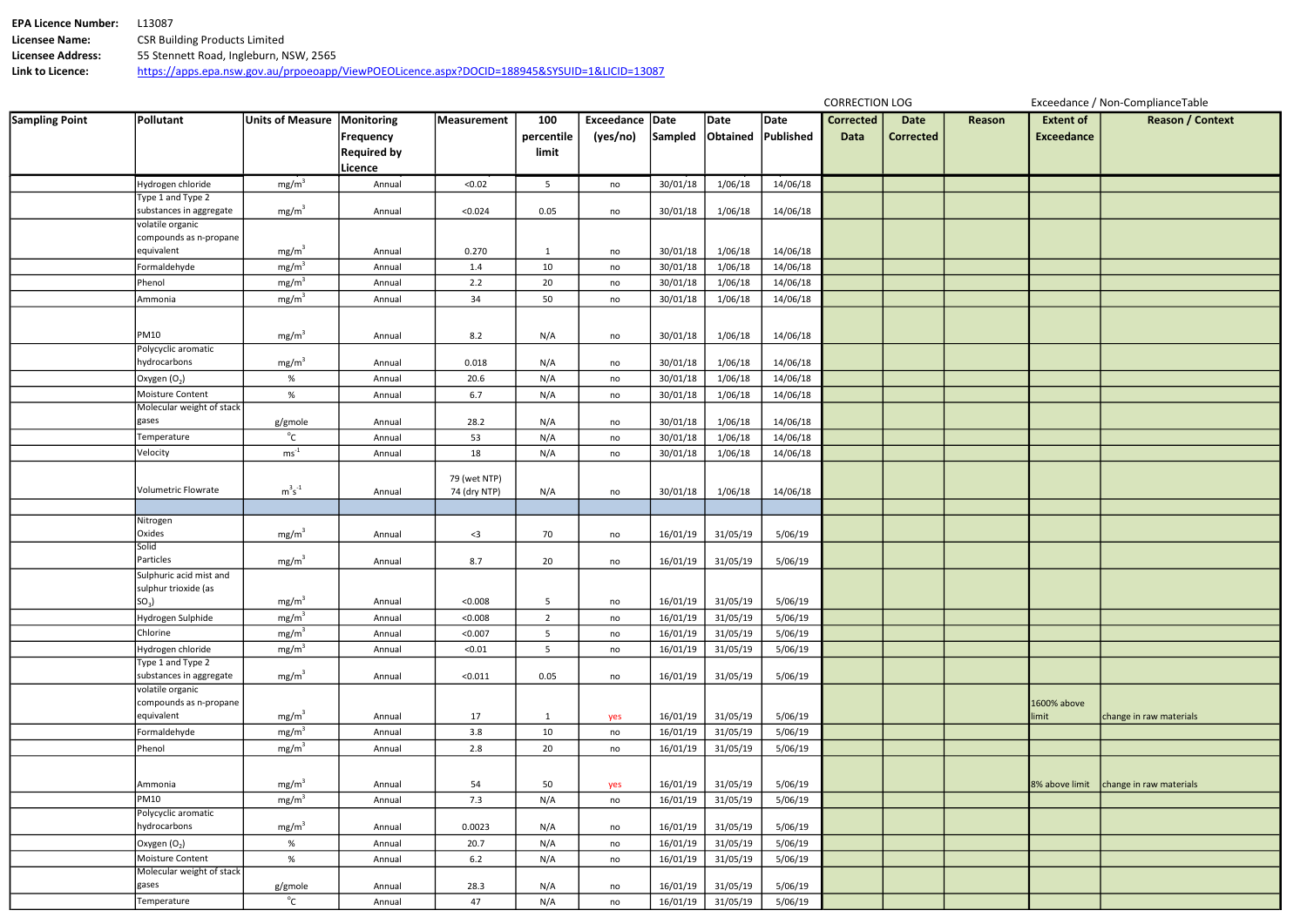| <b>EPA Licence Number:</b> | 13087                                                                                        |
|----------------------------|----------------------------------------------------------------------------------------------|
| Licensee Name:             | <b>CSR Building Products Limited</b>                                                         |
| Licensee Address:          | 55 Stennett Road, Ingleburn, NSW, 2565                                                       |
| Link to Licence:           | https://apps.epa.nsw.gov.au/prpoeoapp/ViewPOEOLicence.aspx?DOCID=188945&SYSUID=1&LICID=13087 |

| <b>Sampling Point</b> | Pollutant                                       | Units of Measure   Monitoring |                    | Measurement                  | 100            | Exceedance Date |          | Date     | Date      | <b>Corrected</b> | <b>Date</b>      | Reason | <b>Extent of</b>  | Reasor                              |
|-----------------------|-------------------------------------------------|-------------------------------|--------------------|------------------------------|----------------|-----------------|----------|----------|-----------|------------------|------------------|--------|-------------------|-------------------------------------|
|                       |                                                 |                               | Frequency          |                              | percentile     | (yes/no)        | Sampled  | Obtained | Published | <b>Data</b>      | <b>Corrected</b> |        | <b>Exceedance</b> |                                     |
|                       |                                                 |                               | <b>Required by</b> |                              | limit          |                 |          |          |           |                  |                  |        |                   |                                     |
|                       |                                                 |                               | Licence            |                              |                |                 |          |          |           |                  |                  |        |                   |                                     |
|                       | Velocity                                        | $ms^{-1}$                     | Annual             | 19                           | N/A            | no              | 16/01/19 | 31/05/19 | 5/06/19   |                  |                  |        |                   |                                     |
|                       |                                                 |                               |                    | 85 (wet NTP)                 |                |                 |          |          |           |                  |                  |        |                   |                                     |
|                       | <b>Volumetric Flowrate</b>                      | $m^3s^{\text{-}1}$            | Annual             | 80 (dry NTP)                 | N/A            | no              | 16/01/19 | 31/05/19 | 5/06/19   |                  |                  |        |                   |                                     |
|                       |                                                 |                               |                    |                              |                |                 |          |          |           |                  |                  |        |                   |                                     |
|                       | volatile organic                                |                               |                    |                              |                |                 |          |          |           |                  |                  |        |                   |                                     |
|                       | compounds as n-propane                          |                               |                    |                              |                |                 |          |          |           |                  |                  |        |                   |                                     |
|                       | equivalent                                      | mg/m <sup>3</sup>             | Annual             | 0                            | $\mathbf{1}$   | no              | 9/04/19  | 31/05/19 | 5/06/19   |                  |                  |        |                   |                                     |
|                       | Ammonia                                         | mg/m <sup>3</sup>             | Annual             | 40                           | 50             | no              | 9/04/19  | 31/05/19 | 5/06/19   |                  |                  |        |                   |                                     |
|                       | volatile organic                                |                               |                    |                              |                |                 |          |          |           |                  |                  |        |                   |                                     |
|                       | compounds as n-propane                          |                               |                    |                              |                |                 |          |          |           |                  |                  |        | 790% above        |                                     |
|                       | equivalent                                      | mg/m <sup>3</sup>             | Annual             | 8.9                          | $\mathbf{1}$   | yes             | 29/10/19 | 19/11/19 | 14/07/20  |                  |                  |        | limit             | change in raw mate                  |
|                       | Ammonia                                         | mg/m <sup>3</sup>             | Annual             | 38                           | 50             | no              | 29/10/19 | 19/11/19 | 14/07/20  |                  |                  |        |                   |                                     |
|                       |                                                 |                               |                    |                              |                |                 |          |          |           |                  |                  |        |                   |                                     |
|                       | Nitrogen                                        |                               |                    |                              |                |                 |          |          |           |                  |                  |        |                   |                                     |
|                       | Oxides                                          | mg/m <sup>3</sup>             | Annual             | 17                           | 70             | no              | 23/01/20 | 10/07/20 | 14/07/20  |                  |                  |        |                   |                                     |
|                       | Solid                                           |                               |                    |                              |                |                 |          |          |           |                  |                  |        |                   |                                     |
|                       | Particles                                       | mg/m <sup>3</sup>             | Annual             | 11.0                         | 20             | no              | 23/01/20 | 10/07/20 | 14/07/20  |                  |                  |        |                   |                                     |
|                       | Sulphuric acid mist and<br>sulphur trioxide (as |                               |                    |                              |                |                 |          |          |           |                  |                  |        |                   |                                     |
|                       | $SO_3$ )                                        | mg/m <sup>3</sup>             | Annual             | < 0.009                      | 5              | no              | 23/01/20 | 10/07/20 | 14/07/20  |                  |                  |        |                   |                                     |
|                       | Hydrogen Sulphide                               | mg/m <sup>3</sup>             | Annual             | < 0.007                      | $\overline{2}$ | no              | 23/01/20 | 10/07/20 | 14/07/20  |                  |                  |        |                   |                                     |
|                       | Chlorine                                        | mg/m <sup>3</sup>             | Annual             | 0.036                        | 5 <sub>1</sub> | no              | 23/01/20 | 10/07/20 | 14/07/20  |                  |                  |        |                   |                                     |
|                       | Hydrogen chloride                               | mg/m <sup>3</sup>             | Annual             | 0.035                        | 5 <sub>5</sub> | no              | 23/01/20 | 10/07/20 | 14/07/20  |                  |                  |        |                   |                                     |
|                       | Type 1 and Type 2                               |                               |                    |                              |                |                 |          |          |           |                  |                  |        |                   |                                     |
|                       | substances in aggregate                         | mg/m <sup>3</sup>             | Annual             | < 0.011                      | 0.05           | no              | 23/01/20 | 10/07/20 | 14/07/20  |                  |                  |        |                   |                                     |
|                       | volatile organic                                |                               |                    |                              |                |                 |          |          |           |                  |                  |        |                   |                                     |
|                       | compounds as n-propane                          |                               |                    |                              |                |                 |          |          |           |                  |                  |        |                   |                                     |
|                       | equivalent                                      | mg/m <sup>3</sup>             | Annual             | < 0.2                        | $\mathbf{1}$   | no              | 23/01/20 | 10/07/20 | 14/07/20  |                  |                  |        |                   |                                     |
|                       | Formaldehyde                                    | mg/m <sup>3</sup>             | Annual             | 8.2                          | 10             | no              | 23/01/20 | 10/07/20 | 14/07/20  |                  |                  |        |                   |                                     |
|                       | Phenol                                          | mg/m <sup>3</sup>             | Annual             | 0.27                         | 20             | no              | 23/01/20 | 10/07/20 | 14/07/20  |                  |                  |        |                   |                                     |
|                       |                                                 |                               |                    |                              |                |                 |          |          |           |                  |                  |        |                   |                                     |
|                       | Ammonia                                         | mg/m <sup>3</sup>             | Annual             | 40                           | 50             | no              | 23/01/20 | 10/07/20 | 14/07/20  |                  |                  |        |                   |                                     |
|                       | PM10                                            | mg/m <sup>3</sup>             | Annual             | 7.3                          | N/A            | no              | 23/01/20 | 10/07/20 | 14/07/20  |                  |                  |        |                   |                                     |
|                       | Polycyclic aromatic                             |                               |                    |                              |                |                 |          |          |           |                  |                  |        |                   |                                     |
|                       | hydrocarbons                                    | mg/m <sup>3</sup>             | Annual             | 0.024                        | N/A            | no              | 23/01/20 | 10/07/20 | 14/07/20  |                  |                  |        |                   |                                     |
|                       | Oxygen $(O_2)$                                  | %                             | Annual             | 20.5                         | N/A            | no              | 23/01/20 | 10/07/20 | 14/07/20  |                  |                  |        |                   |                                     |
|                       | Moisture Content<br>Molecular weight of stack   | %                             | Annual             | 6.4                          | N/A            | no              | 23/01/20 | 10/07/20 | 14/07/20  |                  |                  |        |                   |                                     |
|                       | gases                                           | g/gmole                       | Annual             | 28.3                         | N/A            | no              | 23/01/20 | 10/07/20 | 14/07/20  |                  |                  |        |                   |                                     |
|                       | Temperature                                     | $^{\circ}$ C                  | Annual             | 47                           | N/A            | no              | 23/01/20 | 10/07/20 | 14/07/20  |                  |                  |        |                   |                                     |
|                       | Velocity                                        | $ms^{-1}$                     | Annual             | 18                           | N/A            | no              | 23/01/20 | 10/07/20 | 14/07/20  |                  |                  |        |                   |                                     |
|                       |                                                 |                               |                    |                              |                |                 |          |          |           |                  |                  |        |                   |                                     |
|                       | Volumetric Flowrate                             | $m^3s^{-1}$                   | Annual             | 81 (wet NTP)<br>76 (dry NTP) | N/A            | no              | 23/01/20 | 10/07/20 | 14/07/20  |                  |                  |        |                   |                                     |
|                       |                                                 |                               |                    |                              |                |                 |          |          |           |                  |                  |        |                   |                                     |
|                       | Nitrogen                                        |                               |                    |                              |                |                 |          |          |           |                  |                  |        |                   |                                     |
|                       | Oxides                                          | mg/m <sup>3</sup>             | Annual             | 36                           | 70             | no              | 9/03/21  | 8/04/21  | 22/04/21  |                  |                  |        |                   |                                     |
|                       | Solid                                           |                               |                    |                              |                |                 |          |          |           |                  |                  |        |                   |                                     |
|                       | Particles                                       | mg/m <sup>3</sup>             | Annual             | 23.0                         | 20             | yes             | 9/03/21  | 8/04/21  | 22/04/21  |                  |                  |        |                   | 15% above limit Under investigation |

| Reason | <b>Extent of</b>  | <b>Reason / Context</b>             |
|--------|-------------------|-------------------------------------|
|        | <b>Exceedance</b> |                                     |
|        |                   |                                     |
|        |                   |                                     |
|        |                   |                                     |
|        |                   |                                     |
|        |                   |                                     |
|        |                   |                                     |
|        |                   |                                     |
|        |                   |                                     |
|        |                   |                                     |
|        |                   |                                     |
|        |                   |                                     |
|        |                   |                                     |
|        | 790% above        |                                     |
|        | limit             | change in raw materials             |
|        |                   |                                     |
|        |                   |                                     |
|        |                   |                                     |
|        |                   |                                     |
|        |                   |                                     |
|        |                   |                                     |
|        |                   |                                     |
|        |                   |                                     |
|        |                   |                                     |
|        |                   |                                     |
|        |                   |                                     |
|        |                   |                                     |
|        |                   |                                     |
|        |                   |                                     |
|        |                   |                                     |
|        |                   |                                     |
|        |                   |                                     |
|        |                   |                                     |
|        |                   |                                     |
|        |                   |                                     |
|        |                   |                                     |
|        |                   |                                     |
|        |                   |                                     |
|        |                   |                                     |
|        |                   |                                     |
|        |                   |                                     |
|        |                   |                                     |
|        |                   |                                     |
|        |                   |                                     |
|        |                   |                                     |
|        |                   |                                     |
|        |                   |                                     |
|        |                   |                                     |
|        |                   |                                     |
|        |                   | 15% above limit Under investigation |

CORRECTION LOG Exceedance / Non-ComplianceTable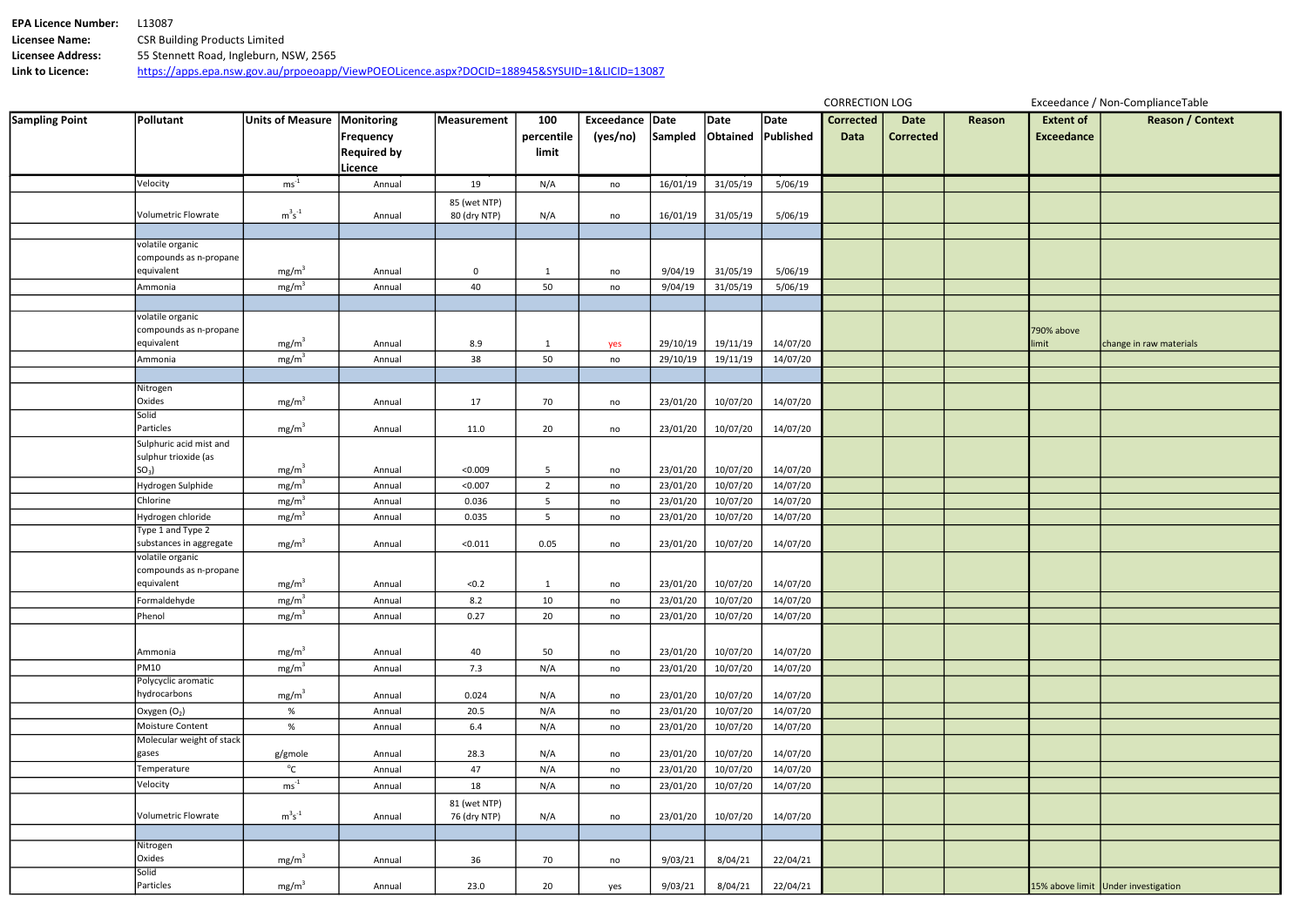| <b>EPA Licence Number:</b> | 13087                                                                                        |
|----------------------------|----------------------------------------------------------------------------------------------|
| Licensee Name:             | <b>CSR Building Products Limited</b>                                                         |
| Licensee Address:          | 55 Stennett Road, Ingleburn, NSW, 2565                                                       |
| Link to Licence:           | https://apps.epa.nsw.gov.au/prpoeoapp/ViewPOEOLicence.aspx?DOCID=188945&SYSUID=1&LICID=13087 |

| Reason | <b>Extent of</b>  | <b>Reason / Context</b>             |
|--------|-------------------|-------------------------------------|
|        | <b>Exceedance</b> |                                     |
|        |                   |                                     |
|        |                   |                                     |
|        |                   |                                     |
|        |                   |                                     |
|        |                   |                                     |
|        |                   |                                     |
|        |                   |                                     |
|        |                   | 54% above limit Under investigation |
|        |                   |                                     |
|        |                   |                                     |
|        |                   |                                     |
|        |                   |                                     |
|        |                   |                                     |
|        |                   |                                     |
|        |                   |                                     |
|        |                   |                                     |
|        |                   |                                     |
|        |                   |                                     |
|        |                   |                                     |
|        |                   |                                     |
|        |                   |                                     |
|        |                   |                                     |
|        |                   |                                     |
|        |                   |                                     |
|        |                   |                                     |
|        |                   |                                     |
|        |                   |                                     |
|        |                   |                                     |
|        |                   |                                     |
|        |                   |                                     |
|        |                   |                                     |
|        |                   |                                     |
|        |                   |                                     |
|        |                   |                                     |
|        |                   |                                     |
|        |                   |                                     |
|        |                   |                                     |
|        |                   |                                     |
|        |                   |                                     |
|        |                   |                                     |
|        |                   |                                     |
|        |                   |                                     |
|        |                   |                                     |

| <b>Sampling Point</b> | Pollutant                                     | Units of Measure   Monitoring |                    | Measurement  | 100        | Exceedance Date |          | Date     | Date                 | <b>Corrected</b> | <b>Date</b>      | Reason | <b>Extent of</b>  | Reasor                              |
|-----------------------|-----------------------------------------------|-------------------------------|--------------------|--------------|------------|-----------------|----------|----------|----------------------|------------------|------------------|--------|-------------------|-------------------------------------|
|                       |                                               |                               | Frequency          |              | percentile | (yes/no)        | Sampled  | Obtained | Published            | Data             | <b>Corrected</b> |        | <b>Exceedance</b> |                                     |
|                       |                                               |                               | <b>Required by</b> |              | limit      |                 |          |          |                      |                  |                  |        |                   |                                     |
|                       |                                               |                               | Licence            |              |            |                 |          |          |                      |                  |                  |        |                   |                                     |
|                       | volatile organic                              |                               |                    |              |            |                 |          |          |                      |                  |                  |        |                   |                                     |
|                       | compounds as n-propane<br>equivalent          |                               |                    |              |            |                 |          |          |                      |                  |                  |        |                   |                                     |
|                       |                                               | mg/m <sup>3</sup>             | Annual             | 2.4          | 20         | no              | 9/03/21  | 8/04/21  | 22/04/21             |                  |                  |        |                   |                                     |
|                       | Formaldehyde                                  | mg/m <sup>3</sup>             | Annual             | 0.18         | 10         | $\mathsf{no}$   | 9/03/21  | 8/04/21  | 22/04/21             |                  |                  |        |                   |                                     |
|                       | Phenol                                        | mg/m <sup>3</sup>             | Annual             | 0.28         | 20         | no              | 9/03/21  | 8/04/21  | 22/04/21             |                  |                  |        |                   |                                     |
|                       |                                               |                               |                    |              |            |                 |          |          |                      |                  |                  |        |                   |                                     |
|                       | Ammonia                                       | mg/m <sup>3</sup>             | Annual             | 77           | 50         | yes             | 9/03/21  | 8/04/21  | 22/04/21             |                  |                  |        |                   | 54% above limit Under investigation |
|                       | <b>PM10</b>                                   | mg/m <sup>3</sup>             | Annual             | 22           | N/A        | no              | 9/03/21  | 8/04/21  | 22/04/21             |                  |                  |        |                   |                                     |
|                       | Polycyclic aromatic                           |                               |                    |              |            |                 |          |          |                      |                  |                  |        |                   |                                     |
|                       | hydrocarbons                                  | mg/m <sup>3</sup>             | Annual             | 0.025        | N/A        | no              | 9/03/21  | 8/04/21  | 22/04/21             |                  |                  |        |                   |                                     |
|                       | Oxygen $(O_2)$                                | %                             | Annual             | 20.6         | N/A        | no              | 9/03/21  | 8/04/21  | 22/04/21             |                  |                  |        |                   |                                     |
|                       | Moisture Content<br>Molecular weight of stack | $\%$                          | Annual             | 5.6          | N/A        | no              | 9/03/21  | 8/04/21  | 22/04/21             |                  |                  |        |                   |                                     |
|                       | gases                                         | g/gmole                       | Annual             | 28.4         | N/A        | no              | 9/03/21  | 8/04/21  | 22/04/21             |                  |                  |        |                   |                                     |
|                       | Temperature                                   | $^{\circ}$ C                  | Annual             | 52           | N/A        | no              | 9/03/21  | 8/04/21  | 22/04/21             |                  |                  |        |                   |                                     |
|                       | Velocity                                      | $ms^{-1}$                     | Annual             | 18           | N/A        | no              | 9/03/21  | 8/04/21  | 22/04/21             |                  |                  |        |                   |                                     |
|                       |                                               |                               |                    | 81 (wet NTP) |            |                 |          |          |                      |                  |                  |        |                   |                                     |
|                       | Volumetric Flowrate                           | $m^3s^{\text{-}1}$            | Annual             | 77 (dry NTP) | N/A        | no              | 9/03/21  | 8/04/21  | 22/04/21             |                  |                  |        |                   |                                     |
|                       |                                               |                               |                    |              |            |                 |          |          |                      |                  |                  |        |                   |                                     |
|                       | Nitrogen                                      |                               |                    |              |            |                 |          |          |                      |                  |                  |        |                   |                                     |
|                       | Oxides                                        | mg/m <sup>3</sup>             | Annual             | 31           | 70         | no              | 25/11/21 | 10/01/22 | 21/04/22             |                  |                  |        |                   |                                     |
|                       | Solid                                         |                               |                    |              |            |                 |          |          |                      |                  |                  |        |                   |                                     |
|                       | Particles                                     | mg/m <sup>3</sup>             | Annual             | 8.1          | 20         | no              | 25/11/21 | 10/01/22 | 21/04/22             |                  |                  |        |                   |                                     |
|                       | volatile organic<br>compounds as n-propane    |                               |                    |              |            |                 |          |          |                      |                  |                  |        |                   |                                     |
|                       | equivalent                                    | mg/m <sup>3</sup>             | Annual             | < 0.2        | 20         | no              | 25/11/21 | 10/01/22 | 21/04/22             |                  |                  |        |                   |                                     |
|                       | Formaldehyde                                  | mg/m <sup>3</sup>             | Annual             | 1.8          | 10         | no              | 25/11/21 | 10/01/22 | 21/04/22             |                  |                  |        |                   |                                     |
|                       | Phenol                                        | mg/m <sup>3</sup>             | Annual             | 2.40         | 20         | no              | 25/11/21 | 10/01/22 | 21/04/22             |                  |                  |        |                   |                                     |
|                       |                                               |                               |                    |              |            |                 |          |          |                      |                  |                  |        |                   |                                     |
|                       |                                               | mg/m <sup>3</sup>             |                    |              |            |                 |          |          |                      |                  |                  |        |                   |                                     |
|                       | Ammonia<br><b>PM10</b>                        | mg/m <sup>3</sup>             | Annual<br>Annual   | 29<br>7.8    | 50<br>N/A  | no              | 25/11/21 | 10/01/22 | 21/04/22<br>21/04/22 |                  |                  |        |                   |                                     |
|                       | Polycyclic aromatic                           |                               |                    |              |            | no              | 25/11/21 | 10/01/22 |                      |                  |                  |        |                   |                                     |
|                       | hydrocarbons                                  | mg/m <sup>3</sup>             | Annual             | 0.027        | N/A        | no              | 25/11/21 | 10/01/22 | 21/04/22             |                  |                  |        |                   |                                     |
|                       | Oxygen $(O_2)$                                | $\%$                          | Annual             | 20.6         | N/A        | no              | 25/11/21 | 10/01/22 | 21/04/22             |                  |                  |        |                   |                                     |
|                       | Moisture Content                              | %                             | Annual             | 4.8          | N/A        | no              | 25/11/21 | 10/01/22 | 21/04/22             |                  |                  |        |                   |                                     |
|                       | Molecular weight of stack                     |                               |                    |              |            |                 |          |          |                      |                  |                  |        |                   |                                     |
|                       | gases                                         | g/gmole                       | Annual             | 28.5         | N/A        | no              | 25/11/21 | 10/01/22 | 21/04/22             |                  |                  |        |                   |                                     |
|                       | Temperature                                   | $^{\circ}$ C                  | Annual             | 49           | N/A        | no              | 25/11/21 | 10/01/22 | 21/04/22             |                  |                  |        |                   |                                     |
|                       | Velocity                                      | $ms^{-1}$                     | Annual             | 19           | N/A        | no              | 25/11/21 | 10/01/22 | 21/04/22             |                  |                  |        |                   |                                     |
|                       |                                               |                               |                    | 83 (wet NTP) |            |                 |          |          |                      |                  |                  |        |                   |                                     |
|                       | Volumetric Flowrate                           | $m^3s^{-1}$                   | Annual             | 78 (dry NTP) | N/A        | no              | 25/11/21 | 10/01/22 | 21/04/22             |                  |                  |        |                   |                                     |
|                       |                                               |                               |                    |              |            |                 |          |          |                      |                  |                  |        |                   |                                     |
|                       |                                               |                               |                    |              |            |                 |          |          |                      |                  |                  |        |                   |                                     |
|                       |                                               |                               |                    |              |            |                 |          |          |                      |                  |                  |        |                   |                                     |
|                       |                                               |                               |                    |              |            |                 |          |          |                      |                  |                  |        |                   |                                     |
|                       |                                               |                               |                    |              |            |                 |          |          |                      |                  |                  |        |                   |                                     |
|                       |                                               |                               |                    |              |            |                 |          |          |                      |                  |                  |        |                   |                                     |
|                       |                                               |                               |                    |              |            |                 |          |          |                      |                  |                  |        |                   |                                     |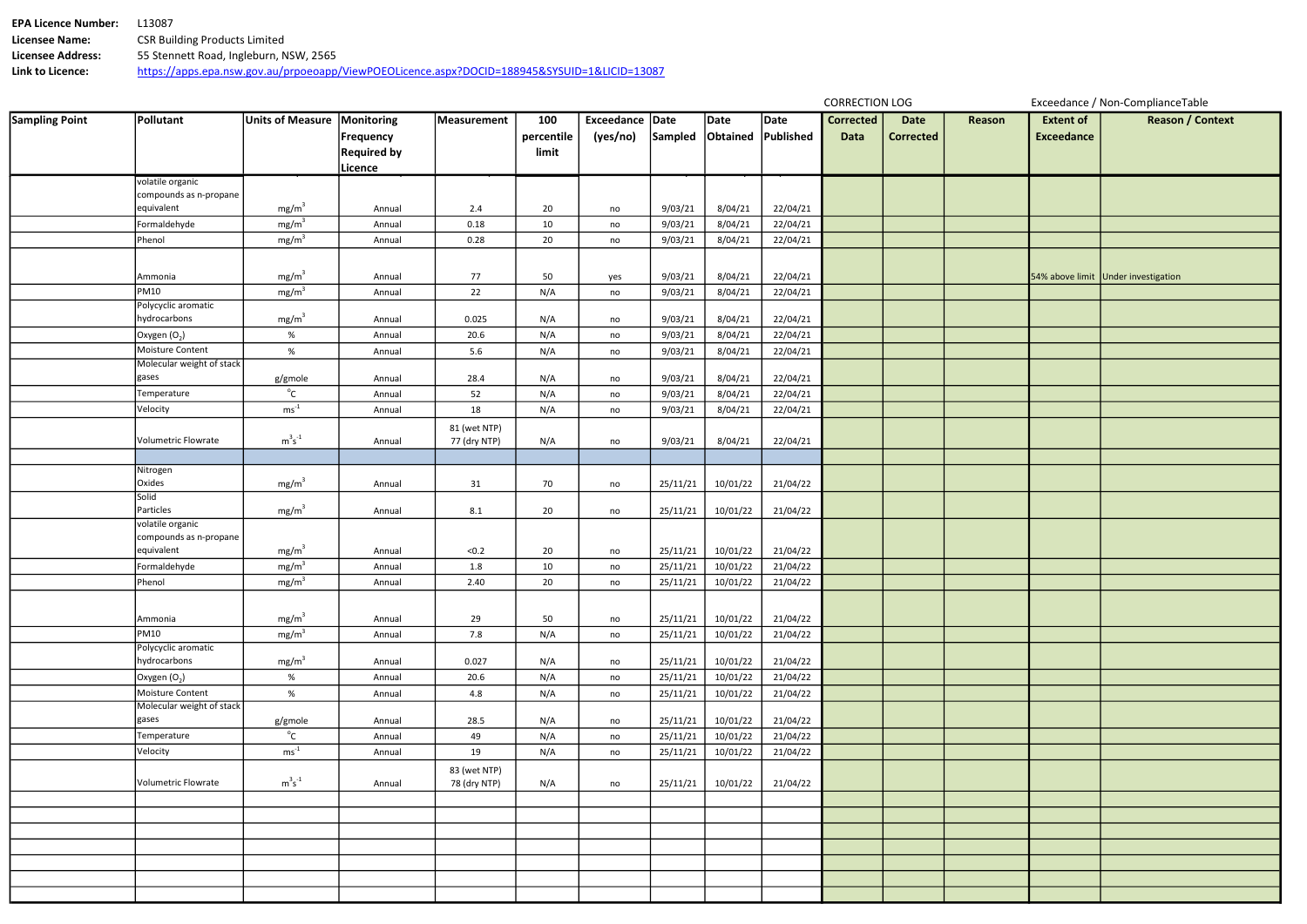EPA Licence Number: L13087 Licensee Name: CSR Building Products Limited Licensee Address: 55 Stennett Road, Ingleburn, NSW, 2565 Link to Licence: https://apps.epa.nsw.gov.au/prpoeoapp/ViewPOEOLicence.aspx?DOCID=188945&SYSUID=1&LICID=13087

| <b>CORRECTION LOG</b> |  |
|-----------------------|--|
|                       |  |
|                       |  |

| <b>Sampling Point</b> | 'Pollutant | Units of Measure Monitoring |                    | Measurement | 100        | <b>Exceedance   Date</b> | Date | Date                       | l Corrected | <b>Date</b> | Reason | <b>Extent of</b> | <b>Reason / Context</b> |
|-----------------------|------------|-----------------------------|--------------------|-------------|------------|--------------------------|------|----------------------------|-------------|-------------|--------|------------------|-------------------------|
|                       |            |                             | <b>Frequency</b>   |             | percentile | (yes/no)                 |      | Sampled Obtained Published | <b>Data</b> | Corrected   |        | Exceedance       |                         |
|                       |            |                             | <b>Required by</b> |             | limit      |                          |      |                            |             |             |        |                  |                         |
|                       |            |                             | Licence            |             |            |                          |      |                            |             |             |        |                  |                         |

Note: TBD in the 100 percentile column in the above table is defined as "to be determined". These parameters are the subject of a current Pollution Reduction Program and will be implemented on completion of the program.

Special Frequency 1 means the collection of samples six (6) months after the re-commencement of the use of recycled water (monitor in June 2013), then twelve (12) months after the re-commencement of the use of recycled water (monitor in December 2013). The monitoring results must be submitted to the EPA with the report required by Special Condition E1.4.

#### Exceedance / Non-ComplianceTable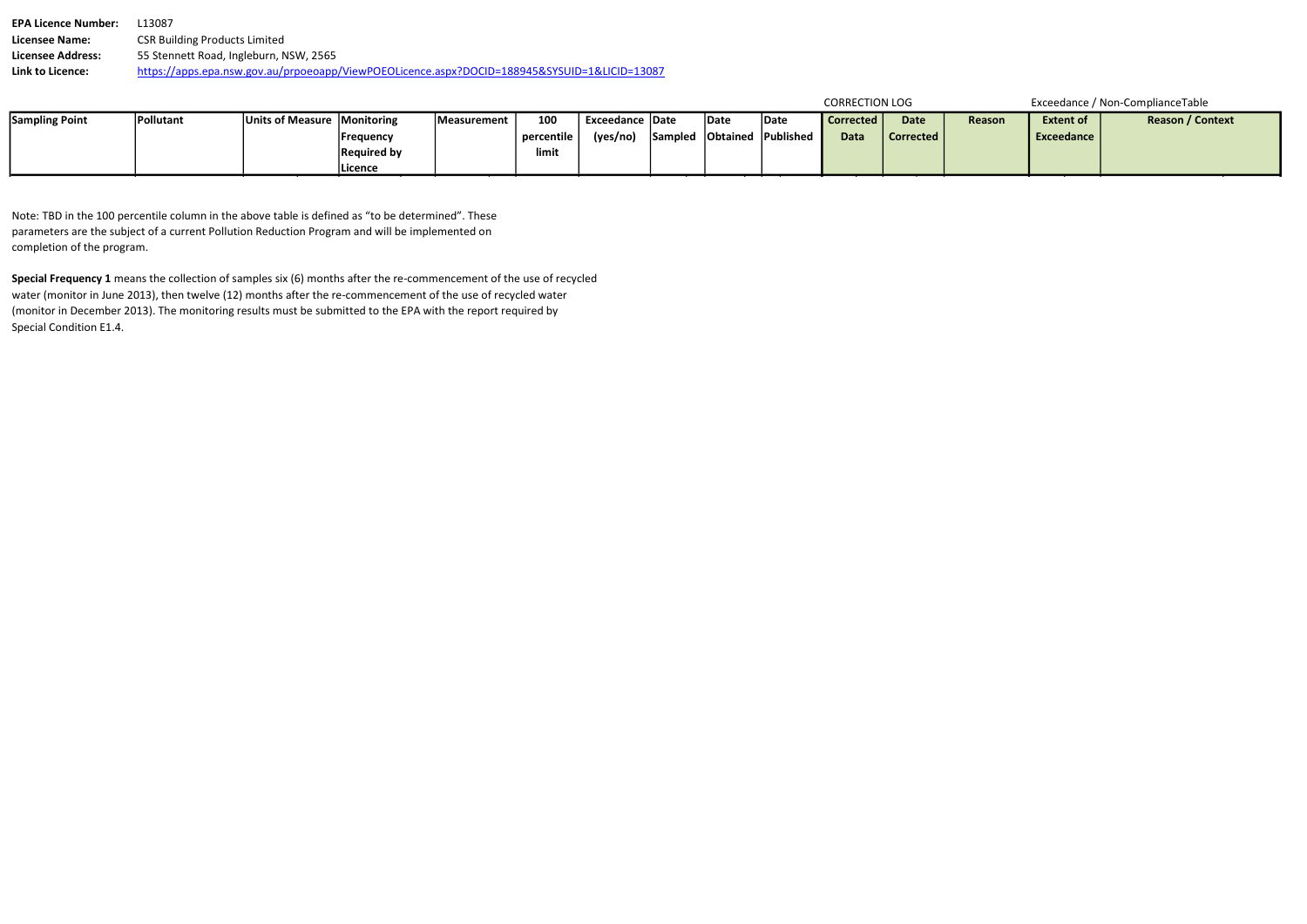| <b>EPA Licence Number:</b> | 13087.                                                                                       |
|----------------------------|----------------------------------------------------------------------------------------------|
| <b>Licensee Name:</b>      | <b>CSR Building Products Limited</b>                                                         |
| Licensee Address:          | 55 Stennett Road, Ingleburn, NSW, 2565                                                       |
| Link to Licence:           | https://apps.epa.nsw.gov.au/prpoeoapp/ViewPOEOLicence.aspx?DOCID=188945&SYSUID=1&LICID=13087 |

| <b>Date</b><br>orrected | <b>Reason</b>                                                                      | <b>Extent of</b><br><b>Exceedance</b> | <b>Reason / Context</b>                                                                                                                                                                                                                           |
|-------------------------|------------------------------------------------------------------------------------|---------------------------------------|---------------------------------------------------------------------------------------------------------------------------------------------------------------------------------------------------------------------------------------------------|
|                         |                                                                                    |                                       |                                                                                                                                                                                                                                                   |
|                         |                                                                                    | 90% over upper<br>limit               | New limit of 4500 microsiemens/ cm2<br>agreed for conductivity following<br>discussions with supplier and EPA.                                                                                                                                    |
|                         |                                                                                    |                                       |                                                                                                                                                                                                                                                   |
|                         |                                                                                    | 600% over<br>upper limit              | Incorrect measurement method used which<br>does not mask the surfactants used for<br>breaking down oil & grease. An approved<br>method of measurement is now being used<br>that shows the true value of TPH to be<br>always within specification. |
|                         |                                                                                    |                                       |                                                                                                                                                                                                                                                   |
|                         |                                                                                    |                                       |                                                                                                                                                                                                                                                   |
|                         |                                                                                    |                                       |                                                                                                                                                                                                                                                   |
|                         |                                                                                    |                                       |                                                                                                                                                                                                                                                   |
|                         |                                                                                    |                                       |                                                                                                                                                                                                                                                   |
|                         |                                                                                    |                                       |                                                                                                                                                                                                                                                   |
|                         |                                                                                    |                                       |                                                                                                                                                                                                                                                   |
|                         |                                                                                    |                                       |                                                                                                                                                                                                                                                   |
|                         |                                                                                    |                                       |                                                                                                                                                                                                                                                   |
|                         |                                                                                    |                                       |                                                                                                                                                                                                                                                   |
| 04/07/12                | Incorrect pollutant<br>tested (chloride<br>tested for instead of<br>free chlorine) |                                       |                                                                                                                                                                                                                                                   |
|                         |                                                                                    |                                       |                                                                                                                                                                                                                                                   |
|                         |                                                                                    |                                       |                                                                                                                                                                                                                                                   |
|                         |                                                                                    |                                       |                                                                                                                                                                                                                                                   |
|                         |                                                                                    |                                       |                                                                                                                                                                                                                                                   |
|                         |                                                                                    |                                       |                                                                                                                                                                                                                                                   |
|                         |                                                                                    |                                       |                                                                                                                                                                                                                                                   |
|                         |                                                                                    |                                       |                                                                                                                                                                                                                                                   |
|                         |                                                                                    |                                       |                                                                                                                                                                                                                                                   |
|                         |                                                                                    |                                       |                                                                                                                                                                                                                                                   |
|                         |                                                                                    |                                       |                                                                                                                                                                                                                                                   |
|                         |                                                                                    |                                       |                                                                                                                                                                                                                                                   |

| <b>Sampling Point</b>    | Pollutant                           | Units of Measure   Monitoring |                        | Measurement        | 100                | Exceedance Date |                      | Date                 | Date               | <b>Corrected</b> | <b>Date</b>      | Reason                                 |
|--------------------------|-------------------------------------|-------------------------------|------------------------|--------------------|--------------------|-----------------|----------------------|----------------------|--------------------|------------------|------------------|----------------------------------------|
|                          |                                     |                               | Frequency              |                    | percentile         | (yes/no)        | Sampled              |                      | Obtained Published | <b>Data</b>      | <b>Corrected</b> |                                        |
|                          |                                     |                               | <b>Required by</b>     |                    | limit              |                 |                      |                      |                    |                  |                  |                                        |
|                          |                                     |                               | Licence                |                    |                    |                 |                      |                      |                    |                  |                  |                                        |
| Recycled Water - Worth   |                                     |                               |                        |                    |                    |                 |                      |                      |                    |                  |                  |                                        |
| Recycling                | Oil & Grease                        | mg/L                          | Quarterly              | ${<}10$            | 25                 | no              | 20/06/12             | 29/06/12             | 4/07/12            |                  |                  |                                        |
| <b>Special Condition</b> |                                     |                               |                        |                    |                    |                 |                      |                      |                    |                  |                  |                                        |
|                          |                                     |                               |                        |                    |                    |                 |                      |                      |                    |                  |                  |                                        |
|                          |                                     |                               |                        |                    |                    |                 |                      |                      |                    |                  |                  |                                        |
|                          | <b>TDS</b>                          | mg/L                          | Quarterly              | 3,800              | 2000               | yes             | 20/06/12             | 29/06/12             | 4/07/12            |                  |                  |                                        |
|                          | pH                                  | pH                            | Quarterly              | 8.2                | $6.5 - 10.0$       | no              | 20/06/12             | 29/06/12             | 4/07/12            |                  |                  |                                        |
|                          | Volatile TPH C6-C9                  | mg/L                          | Quarterly              | < 0.5              | 5                  | no              | 20/06/12             | 29/06/12             | 4/07/12            |                  |                  |                                        |
|                          |                                     |                               |                        |                    |                    |                 |                      |                      |                    |                  |                  |                                        |
|                          |                                     |                               |                        |                    |                    |                 |                      |                      |                    |                  |                  |                                        |
|                          |                                     |                               |                        |                    |                    |                 |                      |                      |                    |                  |                  |                                        |
|                          |                                     |                               |                        |                    |                    |                 |                      |                      |                    |                  |                  |                                        |
|                          | Petroleum Hydrocarbons<br>$C10-C14$ |                               |                        |                    |                    |                 |                      |                      |                    |                  |                  |                                        |
|                          | $C15-C28$                           |                               |                        |                    |                    |                 |                      |                      |                    |                  |                  |                                        |
|                          | C29-C36                             | mg/L                          | Quarterly              | 35                 | 5                  | yes             | 20/06/12             | 29/06/12             | 4/07/12            |                  |                  |                                        |
|                          | PAH's                               | mg/L                          | Quarterly              | < 0.001            | 8                  | no              | 20/06/12             | 29/06/12             | 4/07/12            |                  |                  |                                        |
|                          | Arsenic                             | mg/L                          | Quarterly              | 0.002              | $\mathbf{1}$       | no              | 20/06/12             | 29/06/12             | 4/07/12            |                  |                  |                                        |
|                          | Cadmium                             | mg/L                          | Quarterly              | < 0.01             | $\mathbf{1}$       | no              | 20/06/12             | 29/06/12             | 4/07/12            |                  |                  |                                        |
|                          | Chromium                            | mg/L                          | Quarterly              | < 0.01             | 3                  | no              | 20/06/12             | 29/06/12             | 4/07/12            |                  |                  |                                        |
|                          | Copper                              | mg/L                          | Quarterly              | 0.02               | 5                  | no              | 20/06/12             | 29/06/12             | 4/07/12            |                  |                  |                                        |
|                          | Lead                                | mg/L                          | Quarterly              | < 0.05             | $\overline{2}$     | no              | 20/06/12             | 29/06/12             | 4/07/12            |                  |                  |                                        |
|                          | Manganese                           | mg/L                          | Quarterly              | 0.03               | 5                  | no              | 20/06/12             | 29/06/12             | 4/07/12            |                  |                  |                                        |
|                          | Nickel                              | mg/L                          | Quarterly              | 0.02               | $\mathbf{1}$       | no              | 20/06/12             | 29/06/12             | 4/07/12            |                  |                  |                                        |
|                          | Mercury                             | mg/L                          | Quarterly              | < 0.0001           | 0.03               | no              | 20/06/12             | 29/06/12             | 4/07/12            |                  |                  |                                        |
|                          | Tin                                 | mg/L                          | Quarterly              | < 0.05             | $\mathbf{1}$       | no              | 20/06/12             | 29/06/12             | 4/07/12            |                  |                  |                                        |
|                          | Iron                                | mg/L                          | Quarterly              | 0.06               | $\overline{2}$     | no              | 20/06/12             | 29/06/12             | 4/07/12            |                  |                  |                                        |
|                          |                                     |                               |                        |                    |                    |                 |                      |                      |                    |                  |                  |                                        |
|                          |                                     |                               |                        |                    |                    |                 |                      |                      |                    |                  |                  | Incorrect pollutant                    |
|                          |                                     |                               |                        |                    |                    |                 |                      |                      |                    |                  |                  | tested (chloride                       |
|                          |                                     |                               |                        |                    |                    |                 |                      |                      |                    |                  |                  | tested for instead c<br>free chlorine) |
|                          | Chlorine (Cl total)                 | mg/L                          | Quarterly              | N/A                | 50                 | no              | 20/06/12             | 29/06/12             | 11/07/12           |                  | 04/07/12         |                                        |
|                          | Ammonia                             | mg/L                          | Quarterly              | 2.2                | 32                 | no              | 20/06/12             | 29/06/12             | 4/07/12            |                  |                  |                                        |
|                          | Phosphorous<br>Formaldehyde         | mg/L                          | Quarterly              | 0.29               | 10                 | no              | 20/06/12<br>20/06/12 | 29/06/12<br>29/06/12 | 4/07/12<br>4/07/12 |                  |                  |                                        |
|                          | Phenol                              | mg/L<br>mg/L                  | Quarterly<br>Quarterly | $\leq 1$<br>< 0.02 | non-detect<br>0.08 | no              | 20/06/12             | 29/06/12             | 4/07/12            |                  |                  |                                        |
|                          |                                     |                               |                        |                    |                    | no              |                      |                      |                    |                  |                  |                                        |
|                          |                                     |                               |                        |                    |                    |                 |                      |                      |                    |                  |                  |                                        |
| Recycled Water - Worth   | Oil & Grease                        | mg/L                          | Quarterly              | $<$ 5              | 25                 | no              | 8/03/13              | 13/03/13             | 26/03/13           |                  |                  |                                        |
| Recycling                | Conductivity                        | $\mu s/cm^2$                  | Quarterly              | 2800               | 4500               | no              | 8/03/13              | 13/03/13             | 26/03/13           |                  |                  |                                        |
|                          | <b>pH</b>                           | pH                            | Quarterly              | 8.19               | $6.5 - 10.0$       | no              | 8/03/13              | 13/03/13             | 26/03/13           |                  |                  |                                        |
| <b>Special Condition</b> | Volatile TPH C6-C9                  | mg/L                          | Quarterly              | < 0.02             | 5                  | no              | 8/03/13              | 13/03/13             | 26/03/13           |                  |                  |                                        |
|                          |                                     |                               |                        |                    |                    |                 |                      |                      |                    |                  |                  |                                        |
|                          | Petroleum Hydrocarbons              |                               |                        |                    |                    |                 |                      |                      |                    |                  |                  |                                        |
|                          | $C10-C14$                           |                               |                        |                    |                    |                 |                      |                      |                    |                  |                  |                                        |
|                          | $C15-C28$<br>C29-C36                |                               |                        |                    |                    |                 |                      |                      |                    |                  |                  |                                        |
|                          |                                     | mg/L                          | Quarterly              | 0.91               | 5                  | no              | 8/03/13              | 13/03/13             | 26/03/13           |                  |                  |                                        |
|                          | PAH's                               | mg/L                          | Quarterly              | < 0.0005           | 8                  | no              | 8/03/13              | 13/03/13             | 26/03/13           |                  |                  |                                        |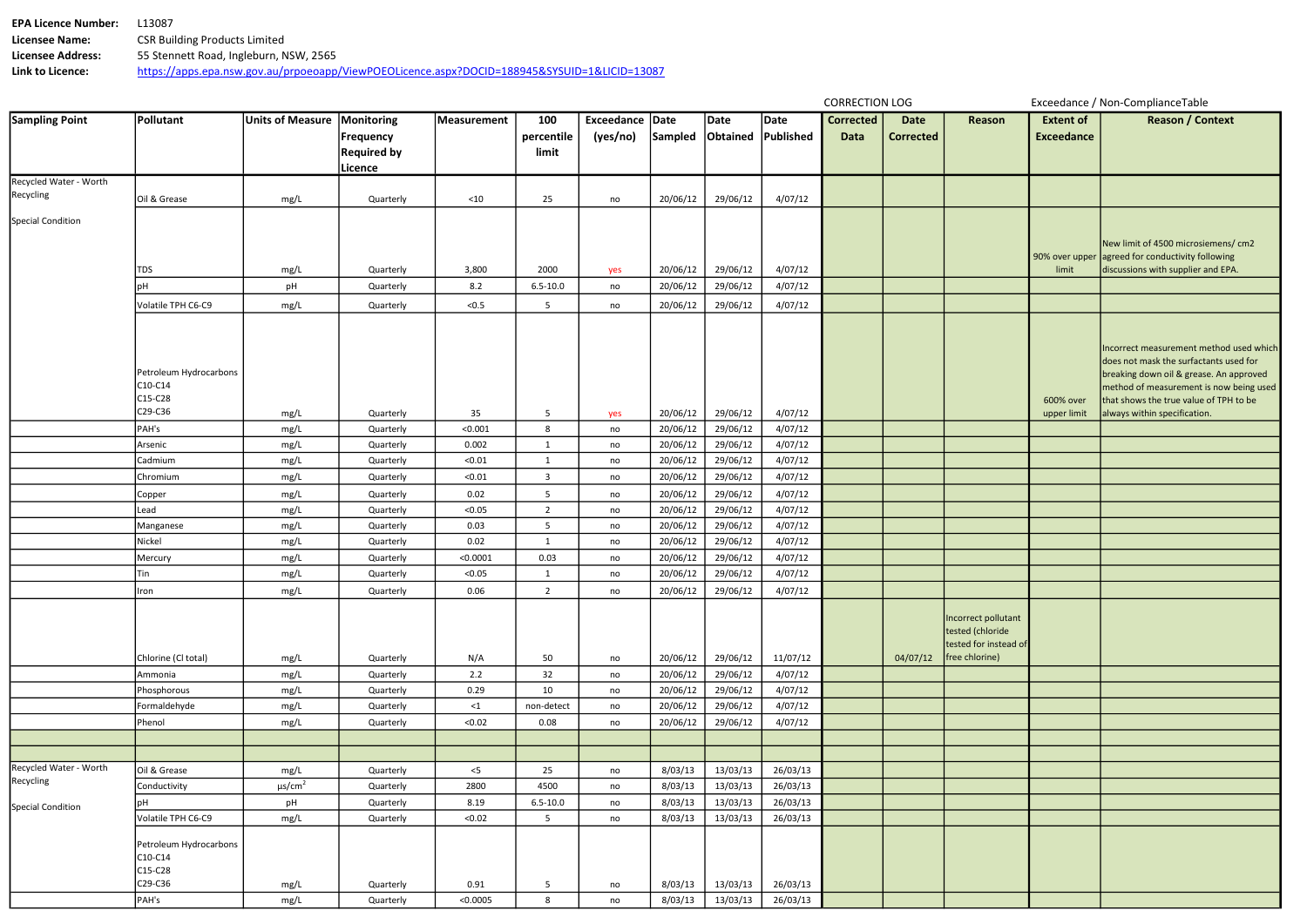| <b>EPA Licence Number:</b> | 13087.                                                                                       |
|----------------------------|----------------------------------------------------------------------------------------------|
| <b>Licensee Name:</b>      | <b>CSR Building Products Limited</b>                                                         |
| <b>Licensee Address:</b>   | 55 Stennett Road, Ingleburn, NSW, 2565                                                       |
| Link to Licence:           | https://apps.epa.nsw.gov.au/prpoeoapp/ViewPOEOLicence.aspx?DOCID=188945&SYSUID=1&LICID=13087 |

| Date<br>rrected | Reason | <b>Extent of</b><br><b>Exceedance</b> | <b>Reason / Context</b> |
|-----------------|--------|---------------------------------------|-------------------------|
|                 |        |                                       |                         |
|                 |        |                                       |                         |
|                 |        |                                       |                         |
|                 |        |                                       |                         |
|                 |        |                                       |                         |
|                 |        |                                       |                         |
|                 |        |                                       |                         |
|                 |        |                                       |                         |
|                 |        |                                       |                         |
|                 |        |                                       |                         |
|                 |        |                                       |                         |
|                 |        |                                       |                         |
|                 |        |                                       |                         |
|                 |        |                                       |                         |
|                 |        |                                       |                         |
|                 |        |                                       |                         |
|                 |        |                                       |                         |
|                 |        |                                       |                         |
|                 |        |                                       |                         |
|                 |        |                                       |                         |
|                 |        |                                       |                         |
|                 |        |                                       |                         |
|                 |        |                                       |                         |
|                 |        |                                       |                         |
|                 |        |                                       |                         |
|                 |        |                                       |                         |
|                 |        |                                       |                         |
|                 |        |                                       |                         |
|                 |        |                                       |                         |
|                 |        |                                       |                         |
|                 |        |                                       |                         |
|                 |        |                                       |                         |
|                 |        |                                       |                         |
|                 |        |                                       |                         |
|                 |        |                                       |                         |
|                 |        |                                       |                         |
|                 |        |                                       |                         |
|                 |        |                                       |                         |
|                 |        |                                       |                         |
|                 |        |                                       |                         |

| <b>Sampling Point</b>    | Pollutant              | <b>Units of Measure</b> | Monitoring         | Measurement | 100            | Exceedance Date |          | Date     | Date      | <b>Corrected</b> | <b>Date</b>      | Rea |
|--------------------------|------------------------|-------------------------|--------------------|-------------|----------------|-----------------|----------|----------|-----------|------------------|------------------|-----|
|                          |                        |                         | <b>Frequency</b>   |             | percentile     | (yes/no)        | Sampled  | Obtained | Published | <b>Data</b>      | <b>Corrected</b> |     |
|                          |                        |                         | <b>Required by</b> |             | limit          |                 |          |          |           |                  |                  |     |
|                          |                        |                         | Licence            |             |                |                 |          |          |           |                  |                  |     |
|                          | Arsenic                | mg/L                    | Quarterly          | 0.004       | $\mathbf{1}$   | no              | 8/03/13  | 13/03/13 | 26/03/13  |                  |                  |     |
|                          | Cadmium                | mg/L                    | Quarterly          | < 0.0001    | $\mathbf{1}$   | no              | 8/03/13  | 13/03/13 | 26/03/13  |                  |                  |     |
|                          | Chromium               | mg/L                    | Quarterly          | < 0.001     | $\mathbf{3}$   | no              | 8/03/13  | 13/03/13 | 26/03/13  |                  |                  |     |
|                          | Copper                 | mg/L                    | Quarterly          | 0.006       | 5              | no              | 8/03/13  | 13/03/13 | 26/03/13  |                  |                  |     |
|                          | Lead                   | mg/L                    | Quarterly          | < 0.001     | $\overline{2}$ | no              | 8/03/13  | 13/03/13 | 26/03/13  |                  |                  |     |
|                          | Manganese              | mg/L                    | Quarterly          | < 0.001     | 5              | no              | 8/03/13  | 13/03/13 | 26/03/13  |                  |                  |     |
|                          | Nickel                 | mg/L                    | Quarterly          | 0.023       | $\mathbf{1}$   | no              | 8/03/13  | 13/03/13 | 26/03/13  |                  |                  |     |
|                          | Mercury                | mg/L                    | Quarterly          | < 0.0001    | 0.03           | no              | 8/03/13  | 13/03/13 | 26/03/13  |                  |                  |     |
|                          | Tin                    | mg/L                    | Quarterly          | < 0.001     | $\mathbf{1}$   | no              | 8/03/13  | 13/03/13 | 26/03/13  |                  |                  |     |
|                          | Iron                   | mg/L                    | Quarterly          | < 0.05      | $\overline{2}$ | no              | 8/03/13  | 13/03/13 | 26/03/13  |                  |                  |     |
|                          | Chlorine (Cl total)    | mg/L                    | Quarterly          | < 0.2       | 50             | no              | 8/03/13  | 13/03/13 | 26/03/13  |                  |                  |     |
|                          | Ammonia                | mg/L                    | Quarterly          | 0.05        | 32             | no              | 8/03/13  | 13/03/13 | 26/03/13  |                  |                  |     |
|                          | Phosphorous            | mg/L                    | Quarterly          | 0.2         | 10             | no              | 8/03/13  | 13/03/13 | 26/03/13  |                  |                  |     |
|                          | Formaldehyde           | mg/L                    | Quarterly          | < 0.1       | non-detect     | no              | 8/03/13  | 13/03/13 | 26/03/13  |                  |                  |     |
|                          | Phenol                 | mg/L                    | Quarterly          | < 0.013     | 0.08           | no              | 8/03/13  | 13/03/13 | 26/03/13  |                  |                  |     |
|                          |                        |                         |                    |             |                |                 |          |          |           |                  |                  |     |
|                          |                        |                         |                    |             |                |                 |          |          |           |                  |                  |     |
| Recycled Water - Worth   | Oil & Grease           | mg/L                    | Quarterly          | $<$ 5       | 25             | no              | 7/06/13  | 19/06/13 | 24/06/13  |                  |                  |     |
| Recycling                | Conductivity           | $\mu s/cm^2$            | Quarterly          | 1500        | 4500           | no              | 7/06/13  | 19/06/13 | 24/06/13  |                  |                  |     |
| <b>Special Condition</b> | рH                     | pH                      | Quarterly          | 8.26        | $6.5 - 10.0$   | no              | 7/06/13  | 19/06/13 | 24/06/13  |                  |                  |     |
|                          | Volatile TPH C6-C9     | mg/L                    | Quarterly          | < 0.02      | 5              | no              | 7/06/13  | 19/06/13 | 24/06/13  |                  |                  |     |
|                          |                        |                         |                    |             |                |                 |          |          |           |                  |                  |     |
|                          | Petroleum Hydrocarbons |                         |                    |             |                |                 |          |          |           |                  |                  |     |
|                          | C10-C14<br>C15-C28     |                         |                    |             |                |                 |          |          |           |                  |                  |     |
|                          | C29-C36                | mg/L                    | Quarterly          | 2.09        | 5              | no              | 7/06/13  | 19/06/13 | 24/06/13  |                  |                  |     |
|                          | PAH's                  | mg/L                    | Quarterly          | < 0.0005    | 8              | no              | 7/06/13  | 19/06/13 | 24/06/13  |                  |                  |     |
|                          | Arsenic                | mg/L                    | Quarterly          | 0.005       | 1              | no              | 7/06/13  | 19/06/13 | 24/06/13  |                  |                  |     |
|                          | Cadmium                | mg/L                    | Quarterly          | 0           | $\mathbf{1}$   | no              | 7/06/13  | 19/06/13 | 24/06/13  |                  |                  |     |
|                          | Chromium               | mg/L                    | Quarterly          | < 0.001     | $\mathbf{3}$   | no              | 7/06/13  | 19/06/13 | 24/06/13  |                  |                  |     |
|                          | Copper                 | mg/L                    | Quarterly          | 0.129       | 5              | no              | 7/06/13  | 19/06/13 | 24/06/13  |                  |                  |     |
|                          | Lead                   | mg/L                    | Quarterly          | < 0.001     | $\overline{2}$ | no              | 7/06/13  | 19/06/13 | 24/06/13  |                  |                  |     |
|                          | Manganese              | mg/L                    | Quarterly          | < 0.001     | 5              | no              | 7/06/13  | 19/06/13 | 24/06/13  |                  |                  |     |
|                          | Nickel                 | mg/L                    | Quarterly          | 0.055       | $\mathbf{1}$   | no              | 7/06/13  | 19/06/13 | 24/06/13  |                  |                  |     |
|                          | Mercury                | mg/L                    | Quarterly          | < 0.0001    | 0.03           | no              | 7/06/13  | 19/06/13 | 24/06/13  |                  |                  |     |
|                          | Tin                    | mg/L                    | Quarterly          | < 0.001     | $\mathbf{1}$   | no              | 7/06/13  | 19/06/13 | 24/06/13  |                  |                  |     |
|                          | Iron                   | mg/L                    | Quarterly          | 0.11        | $2^{\circ}$    | no              | 7/06/13  | 19/06/13 | 24/06/13  |                  |                  |     |
|                          | Chlorine (Cl total)    | mg/L                    | Quarterly          | < 0.2       | 50             | no              | 7/06/13  | 19/06/13 | 24/06/13  |                  |                  |     |
|                          | Ammonia                | mg/L                    | Quarterly          | < 0.01      | 32             | no              | 7/06/13  | 19/06/13 | 24/06/13  |                  |                  |     |
|                          | Phosphorous            | mg/L                    | Quarterly          | 0.79        | 10             | no              | 7/06/13  | 19/06/13 | 24/06/13  |                  |                  |     |
|                          | Formaldehyde           | mg/L                    | Quarterly          | < 0.1       | non-detect     | no              | 7/06/13  | 19/06/13 | 24/06/13  |                  |                  |     |
|                          | Phenol                 | mg/L                    | Quarterly          | 0.0011      | 0.08           | no              | 7/06/13  | 19/06/13 | 24/06/13  |                  |                  |     |
|                          |                        |                         |                    |             |                |                 |          |          |           |                  |                  |     |
|                          |                        |                         |                    |             |                |                 |          |          |           |                  |                  |     |
| Recycled Water - Worth   | Oil & Grease           | mg/L                    | Quarterly          | $<$ 5       | 25             | no              | 18/09/13 | 27/09/13 | 3/10/13   |                  |                  |     |
| Recycling                | Conductivity           | $\mu s/cm^2$            | Quarterly          | 576         | 4500           | no              | 18/09/13 | 27/09/13 | 3/10/13   |                  |                  |     |
|                          |                        |                         |                    |             |                |                 |          |          |           |                  |                  |     |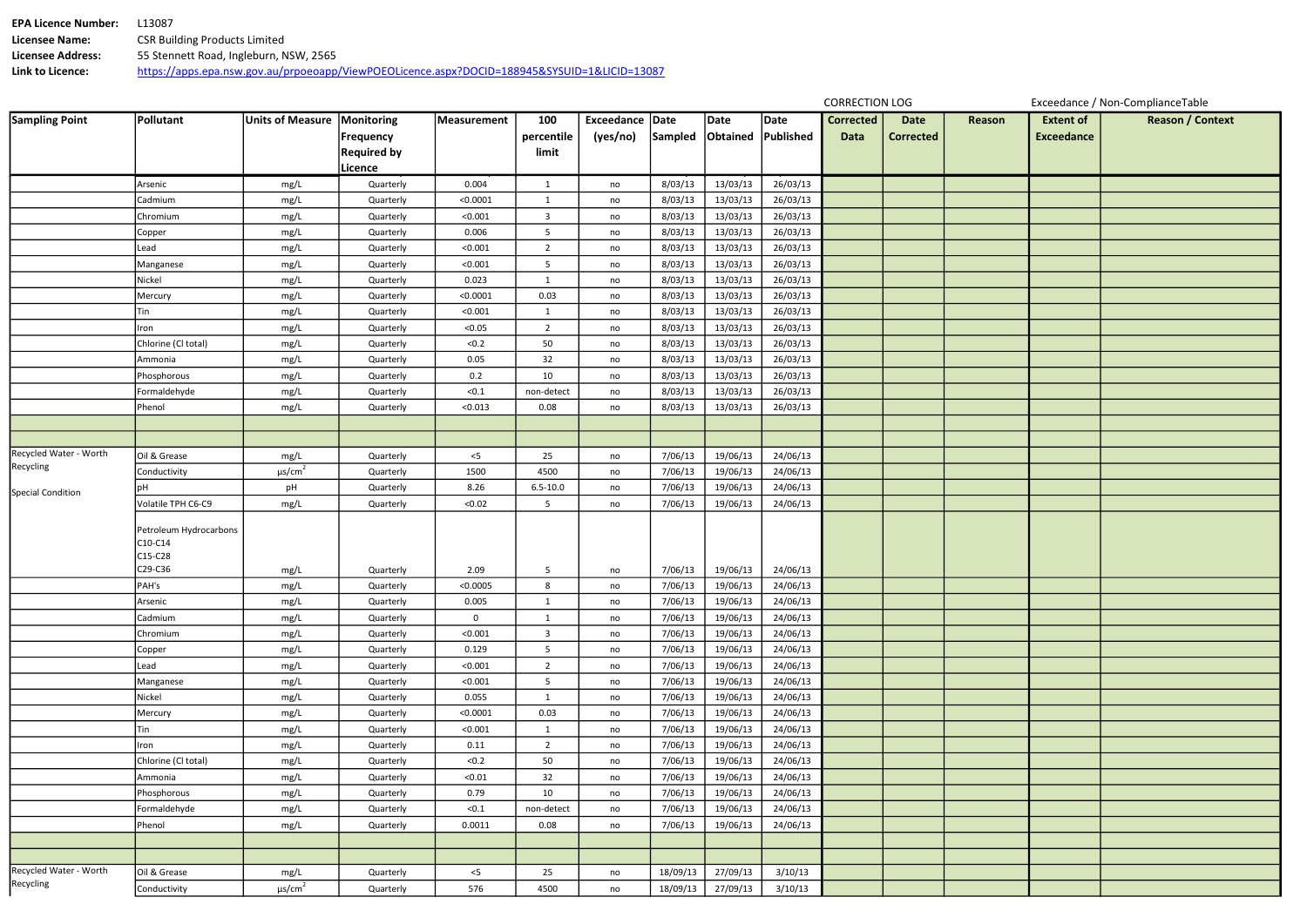| <b>EPA Licence Number:</b> | 13087                                                                                        |
|----------------------------|----------------------------------------------------------------------------------------------|
| Licensee Name:             | <b>CSR Building Products Limited</b>                                                         |
| Licensee Address:          | 55 Stennett Road, Ingleburn, NSW, 2565                                                       |
| Link to Licence:           | https://apps.epa.nsw.gov.au/prpoeoapp/ViewPOEOLicence.aspx?DOCID=188945&SYSUID=1&LICID=13087 |

| Date<br>rrected | Reason | <b>Extent of</b><br><b>Exceedance</b> | <b>Reason / Context</b> |
|-----------------|--------|---------------------------------------|-------------------------|
|                 |        |                                       |                         |
|                 |        |                                       |                         |
|                 |        |                                       |                         |
|                 |        |                                       |                         |
|                 |        |                                       |                         |
|                 |        |                                       |                         |
|                 |        |                                       |                         |
|                 |        |                                       |                         |
|                 |        |                                       |                         |
|                 |        |                                       |                         |
|                 |        |                                       |                         |
|                 |        |                                       |                         |
|                 |        |                                       |                         |
|                 |        |                                       |                         |
|                 |        |                                       |                         |
|                 |        |                                       |                         |
|                 |        |                                       |                         |
|                 |        |                                       |                         |
|                 |        |                                       |                         |
|                 |        |                                       |                         |
|                 |        |                                       |                         |
|                 |        |                                       |                         |
|                 |        |                                       |                         |
|                 |        |                                       |                         |
|                 |        |                                       |                         |
|                 |        |                                       |                         |
|                 |        |                                       |                         |
|                 |        |                                       |                         |
|                 |        |                                       |                         |
|                 |        |                                       |                         |
|                 |        |                                       |                         |
|                 |        |                                       |                         |
|                 |        |                                       |                         |
|                 |        |                                       |                         |
|                 |        |                                       |                         |
|                 |        |                                       |                         |
|                 |        |                                       |                         |
|                 |        |                                       |                         |
|                 |        |                                       |                         |
|                 |        |                                       |                         |
|                 |        |                                       |                         |
|                 |        |                                       |                         |
|                 |        |                                       |                         |

| <b>Sampling Point</b>    | Pollutant                         | <b>Units of Measure</b> | Monitoring         | Measurement | 100                     | <b>Exceedance</b> | Date     | Date     | Date      | <b>Corrected</b> | <b>Date</b>      | Re |
|--------------------------|-----------------------------------|-------------------------|--------------------|-------------|-------------------------|-------------------|----------|----------|-----------|------------------|------------------|----|
|                          |                                   |                         | <b>Frequency</b>   |             | percentile              | (yes/no)          | Sampled  | Obtained | Published | <b>Data</b>      | <b>Corrected</b> |    |
|                          |                                   |                         | <b>Required by</b> |             | limit                   |                   |          |          |           |                  |                  |    |
|                          |                                   |                         | Licence            |             |                         |                   |          |          |           |                  |                  |    |
|                          | pH                                | pH                      | Quarterly          | 7.85        | $6.5 - 10.0$            | no                | 18/09/13 | 27/09/13 | 3/10/13   |                  |                  |    |
| <b>Special Condition</b> | Volatile TPH C6-C9                | mg/L                    | Quarterly          | 0.04        | 5                       | no                | 18/09/13 | 27/09/13 | 3/10/13   |                  |                  |    |
|                          |                                   |                         |                    |             |                         |                   |          |          |           |                  |                  |    |
|                          | Petroleum Hydrocarbons            |                         |                    |             |                         |                   |          |          |           |                  |                  |    |
|                          | C10-C14<br>C15-C28                |                         |                    |             |                         |                   |          |          |           |                  |                  |    |
|                          | C29-C36                           | mg/L                    | Quarterly          | < 0.05      | 5                       | no                | 18/09/13 | 27/09/13 | 3/10/13   |                  |                  |    |
|                          | PAH's                             | mg/L                    | Quarterly          | < 0.0005    | 8                       | no                | 18/09/13 | 27/09/13 | 3/10/13   |                  |                  |    |
|                          | Arsenic                           | mg/L                    | Quarterly          | < 0.001     | $\mathbf{1}$            | no                | 18/09/13 | 27/09/13 | 3/10/13   |                  |                  |    |
|                          | Cadmium                           | mg/L                    | Quarterly          | < 0.0001    | $\mathbf{1}$            | no                | 18/09/13 | 27/09/13 | 3/10/13   |                  |                  |    |
|                          | Chromium                          | mg/L                    | Quarterly          | < 0.001     | 3                       | no                | 18/09/13 | 27/09/13 | 3/10/13   |                  |                  |    |
|                          | Copper                            | mg/L                    | Quarterly          | 0.240       | 5                       | no                | 18/09/13 | 27/09/13 | 3/10/13   |                  |                  |    |
|                          | Lead                              | mg/L                    | Quarterly          | 0.002       | $\overline{2}$          | no                | 18/09/13 | 27/09/13 | 3/10/13   |                  |                  |    |
|                          | Manganese                         | mg/L                    | Quarterly          | 0.008       | 5                       | no                | 18/09/13 | 27/09/13 | 3/10/13   |                  |                  |    |
|                          | Nickel                            | mg/L                    | Quarterly          | 0.014       | $\mathbf{1}$            | no                | 18/09/13 | 27/09/13 | 3/10/13   |                  |                  |    |
|                          | Mercury                           | mg/L                    | Quarterly          | < 0.0001    | 0.03                    | no                | 18/09/13 | 27/09/13 | 3/10/13   |                  |                  |    |
|                          | Tin                               | mg/L                    | Quarterly          | 0.005       | $\mathbf{1}$            | no                | 18/09/13 | 27/09/13 | 3/10/13   |                  |                  |    |
|                          | Iron                              | mg/L                    | Quarterly          | 0.06        | $\overline{2}$          | no                | 18/09/13 | 27/09/13 | 3/10/13   |                  |                  |    |
|                          | Chlorine (Cl total)               | mg/L                    | Quarterly          | $<0.2$      | 50                      | no                | 18/09/13 | 27/09/13 | 3/10/13   |                  |                  |    |
|                          | Ammonia                           | mg/L                    | Quarterly          | 0.02        | 32                      | no                | 18/09/13 | 27/09/13 | 3/10/13   |                  |                  |    |
|                          | Phosphorous                       | mg/L                    | Quarterly          | 0.07        | 10                      | no                | 18/09/13 | 27/09/13 | 3/10/13   |                  |                  |    |
|                          | Formaldehyde                      | mg/L                    | Quarterly          | $0.1\,$     | non-detect              | yes               | 18/09/13 | 27/09/13 | 3/10/13   |                  |                  |    |
|                          | Phenol                            | mg/L                    | Quarterly          | < 0.001     | 0.08                    | no                | 18/09/13 | 27/09/13 | 3/10/13   |                  |                  |    |
|                          |                                   |                         |                    |             |                         |                   |          |          |           |                  |                  |    |
|                          |                                   |                         |                    |             |                         |                   |          |          |           |                  |                  |    |
| Recycled Water - Worth   | Oil & Grease                      | mg/L                    | Quarterly          | $<$ 5       | 25                      | no                | 2/12/13  | 17/12/13 | 8/01/14   |                  |                  |    |
| Recycling                | Conductivity                      | $\mu s/cm^2$            | Quarterly          | 505         | 4500                    | no                | 2/12/13  | 17/12/13 | 8/01/14   |                  |                  |    |
| Special Condition        | <b>DH</b>                         | pH                      | Quarterly          | 7.86        | $6.5 - 10.0$            | no                | 2/12/13  | 17/12/13 | 8/01/14   |                  |                  |    |
|                          | Volatile TPH C6-C9                | mg/L                    | Quarterly          | < 0.02      | 5                       | no                | 2/12/13  | 17/12/13 | 8/01/14   |                  |                  |    |
|                          |                                   |                         |                    |             |                         |                   |          |          |           |                  |                  |    |
|                          | Petroleum Hydrocarbons<br>C10-C14 |                         |                    |             |                         |                   |          |          |           |                  |                  |    |
|                          | C15-C28                           |                         |                    |             |                         |                   |          |          |           |                  |                  |    |
|                          | C29-C36                           | mg/L                    | Quarterly          | 0.19        | 5                       | no                | 2/12/13  | 17/12/13 | 8/01/14   |                  |                  |    |
|                          | PAH's                             | mg/L                    | Quarterly          | < 0.0005    | 8                       | no                | 2/12/13  | 17/12/13 | 8/01/14   |                  |                  |    |
|                          | Arsenic                           | mg/L                    | Quarterly          | 0.002       | $\mathbf{1}$            | no                | 2/12/13  | 17/12/13 | 8/01/14   |                  |                  |    |
|                          | Cadmium                           | mg/L                    | Quarterly          | < 0.0001    | $\mathbf{1}$            | no                | 2/12/13  | 17/12/13 | 8/01/14   |                  |                  |    |
|                          | Chromium                          | mg/L                    | Quarterly          | < 0.001     | $\overline{\mathbf{3}}$ | no                | 2/12/13  | 17/12/13 | 8/01/14   |                  |                  |    |
|                          | Copper                            | mg/L                    | Quarterly          | 0.201       | 5                       | no                | 2/12/13  | 17/12/13 | 8/01/14   |                  |                  |    |
|                          | Lead                              | mg/L                    | Quarterly          | < 0.001     | $\overline{2}$          | no                | 2/12/13  | 17/12/13 | 8/01/14   |                  |                  |    |
|                          | Manganese                         | mg/L                    | Quarterly          | < 0.001     | 5                       | no                | 2/12/13  | 17/12/13 | 8/01/14   |                  |                  |    |
|                          | Nickel                            | mg/L                    | Quarterly          | 0.014       | $\mathbf{1}$            | no                | 2/12/13  | 17/12/13 | 8/01/14   |                  |                  |    |
|                          | Mercury                           | mg/L                    | Quarterly          | < 0.0001    | 0.03                    | no                | 2/12/13  | 17/12/13 | 8/01/14   |                  |                  |    |
|                          | Tin                               | mg/L                    | Quarterly          | < 0.001     | $\mathbf{1}$            | no                | 2/12/13  | 17/12/13 | 8/01/14   |                  |                  |    |
|                          | Iron                              | mg/L                    | Quarterly          | < 0.05      | $\overline{2}$          | no                | 2/12/13  | 17/12/13 | 8/01/14   |                  |                  |    |
|                          | Chlorine (Cl total)               | mg/L                    | Quarterly          | < 0.2       | 50                      | no                | 2/12/13  | 17/12/13 | 8/01/14   |                  |                  |    |
|                          | Ammonia                           | mg/L                    | Quarterly          | 0.03        | 32                      | no                | 2/12/13  | 17/12/13 | 8/01/14   |                  |                  |    |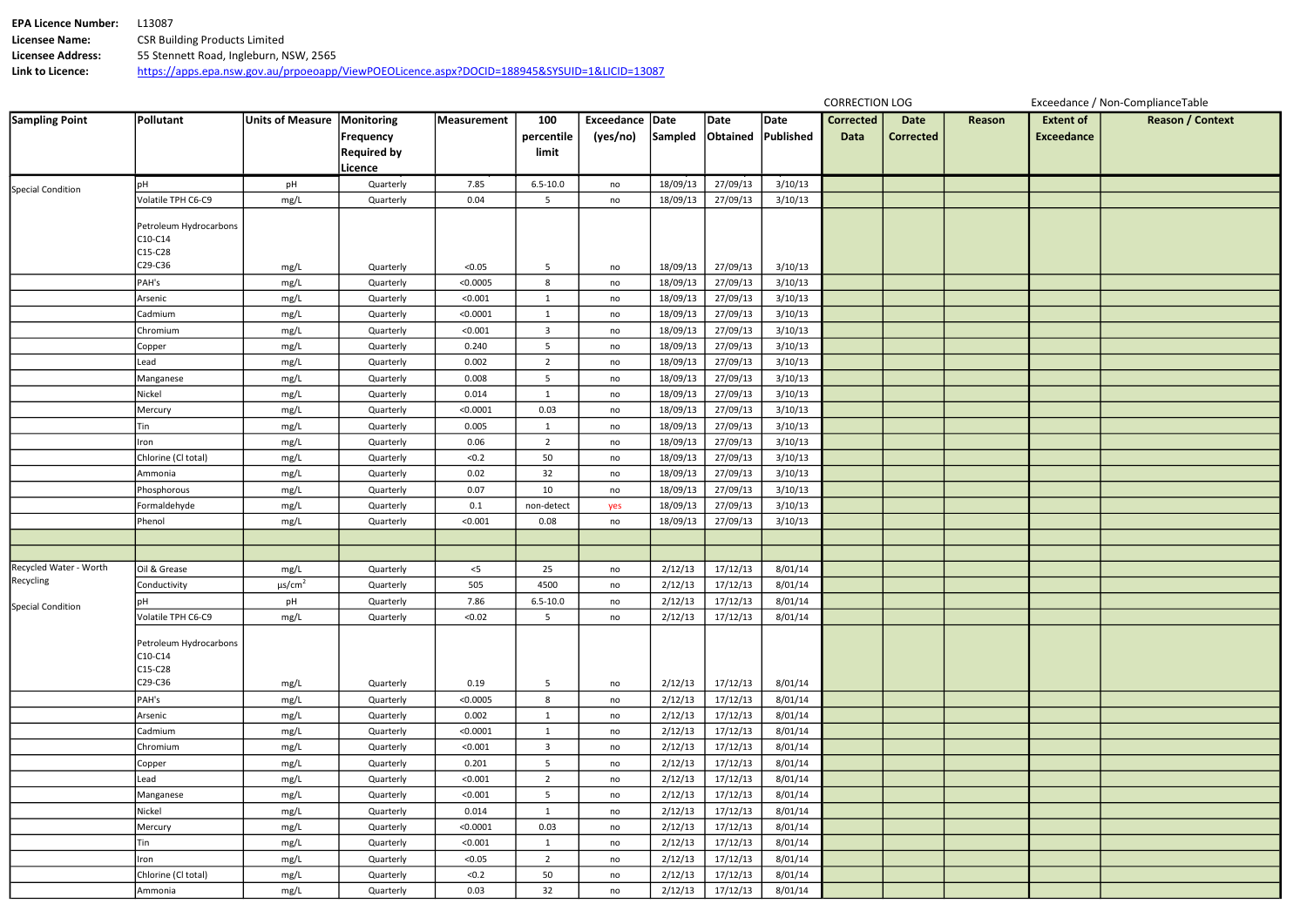| <b>EPA Licence Number:</b> | 13087.                                                                                       |
|----------------------------|----------------------------------------------------------------------------------------------|
| <b>Licensee Name:</b>      | <b>CSR Building Products Limited</b>                                                         |
| <b>Licensee Address:</b>   | 55 Stennett Road, Ingleburn, NSW, 2565                                                       |
| Link to Licence:           | https://apps.epa.nsw.gov.au/prpoeoapp/ViewPOEOLicence.aspx?DOCID=188945&SYSUID=1&LICID=13087 |

| Date<br>rrected | Reason | <b>Extent of</b><br><b>Exceedance</b> | <b>Reason / Context</b> |
|-----------------|--------|---------------------------------------|-------------------------|
|                 |        |                                       |                         |
|                 |        |                                       |                         |
|                 |        |                                       |                         |
|                 |        |                                       |                         |
|                 |        |                                       |                         |
|                 |        |                                       |                         |
|                 |        |                                       |                         |
|                 |        |                                       |                         |
|                 |        |                                       |                         |
|                 |        |                                       |                         |
|                 |        |                                       |                         |
|                 |        |                                       |                         |
|                 |        |                                       |                         |
|                 |        |                                       |                         |
|                 |        |                                       |                         |
|                 |        |                                       |                         |
|                 |        |                                       |                         |
|                 |        |                                       |                         |
|                 |        |                                       |                         |
|                 |        |                                       |                         |
|                 |        |                                       |                         |
|                 |        |                                       |                         |
|                 |        |                                       |                         |
|                 |        |                                       |                         |
|                 |        |                                       |                         |
|                 |        |                                       |                         |
|                 |        |                                       |                         |
|                 |        |                                       |                         |
|                 |        |                                       |                         |
|                 |        |                                       |                         |
|                 |        |                                       |                         |
|                 |        |                                       |                         |
|                 |        |                                       |                         |
|                 |        |                                       |                         |
|                 |        |                                       |                         |
|                 |        |                                       |                         |
|                 |        |                                       |                         |
|                 |        |                                       |                         |
|                 |        |                                       |                         |
|                 |        |                                       |                         |
|                 |        |                                       |                         |
|                 |        |                                       |                         |

| <b>Sampling Point</b>    | Pollutant                         | Units of Measure   Monitoring |                    | Measurement       | 100            | Exceedance Date |          | Date     | Date      | <b>Corrected</b> | <b>Date</b>      | Rea |
|--------------------------|-----------------------------------|-------------------------------|--------------------|-------------------|----------------|-----------------|----------|----------|-----------|------------------|------------------|-----|
|                          |                                   |                               | Frequency          |                   | percentile     | (yes/no)        | Sampled  | Obtained | Published | <b>Data</b>      | <b>Corrected</b> |     |
|                          |                                   |                               | <b>Required by</b> |                   | limit          |                 |          |          |           |                  |                  |     |
|                          |                                   |                               | Licence            |                   |                |                 |          |          |           |                  |                  |     |
|                          | Phosphorous                       | mg/L                          | Quarterly          | 0.22              | 10             | no              | 2/12/13  | 17/12/13 | 8/01/14   |                  |                  |     |
|                          | Formaldehyde                      | mg/L                          | Quarterly          | < 0.1             | non-detect     | no              | 2/12/13  | 17/12/13 | 8/01/14   |                  |                  |     |
|                          | Phenol                            | mg/L                          | Quarterly          | < 0.001           | 0.08           | no              | 2/12/13  | 17/12/13 | 8/01/14   |                  |                  |     |
|                          |                                   |                               |                    |                   |                |                 |          |          |           |                  |                  |     |
|                          |                                   |                               |                    |                   |                |                 |          |          |           |                  |                  |     |
| Recycled Water - Worth   | Oil & Grease                      | mg/L                          | Quarterly          | $<$ 5             | 25             | no              | 6/03/14  | 13/03/14 | 1/04/14   |                  |                  |     |
| Recycling                | Conductivity                      | $\mu s/cm^2$                  | Quarterly          | 1640              | 4500           | no              | 6/03/14  | 13/03/14 | 1/04/14   |                  |                  |     |
| <b>Special Condition</b> | рH                                | pH                            | Quarterly          | 8.21              | $6.5 - 10.0$   | no              | 6/03/14  | 13/03/14 | 1/04/14   |                  |                  |     |
|                          | Volatile TPH C6-C9                | mg/L                          | Quarterly          | 0.100             | 5              | no              | 6/03/14  | 13/03/14 | 1/04/14   |                  |                  |     |
|                          |                                   |                               |                    |                   |                |                 |          |          |           |                  |                  |     |
|                          | Petroleum Hydrocarbons            |                               |                    |                   |                |                 |          |          |           |                  |                  |     |
|                          | C10-C14                           |                               |                    |                   |                |                 |          |          |           |                  |                  |     |
|                          | C15-C28<br>C29-C36                | mg/L                          | Quarterly          | 0.99              | 5              | no              | 6/03/14  | 13/03/14 | 1/04/14   |                  |                  |     |
|                          | PAH's                             | mg/L                          | Quarterly          | < 0.0005          | 8              |                 | 6/03/14  | 13/03/14 | 1/04/14   |                  |                  |     |
|                          |                                   |                               |                    |                   |                | no              |          |          |           |                  |                  |     |
|                          | Arsenic                           | mg/L                          | Quarterly          | 0.002<br>< 0.0001 | $\mathbf{1}$   | no              | 6/03/14  | 13/03/14 | 1/04/14   |                  |                  |     |
|                          | Cadmium                           | mg/L                          | Quarterly          |                   | $\mathbf{1}$   | no              | 6/03/14  | 13/03/14 | 1/04/14   |                  |                  |     |
|                          | Chromium                          | mg/L                          | Quarterly          | < 0.001           | 3              | no              | 6/03/14  | 13/03/14 | 1/04/14   |                  |                  |     |
|                          | Copper                            | mg/L                          | Quarterly          | 0.205             | 5              | no              | 6/03/14  | 13/03/14 | 1/04/14   |                  |                  |     |
|                          | Lead                              | mg/L                          | Quarterly          | 0.001             | $\overline{2}$ | no              | 6/03/14  | 13/03/14 | 1/04/14   |                  |                  |     |
|                          | Manganese                         | mg/L                          | Quarterly          | 0.114             | 5              | no              | 6/03/14  | 13/03/14 | 1/04/14   |                  |                  |     |
|                          | Nickel                            | mg/L                          | Quarterly          | 0.057             | $\mathbf{1}$   | no              | 6/03/14  | 13/03/14 | 1/04/14   |                  |                  |     |
|                          | Mercury                           | mg/L                          | Quarterly          | < 0.0001          | 0.03           | no              | 6/03/14  | 13/03/14 | 1/04/14   |                  |                  |     |
|                          | Tin                               | mg/L                          | Quarterly          | < 0.001           | $\mathbf{1}$   | no              | 6/03/14  | 13/03/14 | 1/04/14   |                  |                  |     |
|                          | Iron                              | mg/L                          | Quarterly          | < 0.05            | $\overline{2}$ | no              | 6/03/14  | 13/03/14 | 1/04/14   |                  |                  |     |
|                          | Chlorine (Cl total)               | mg/L                          | Quarterly          | $<0.2$            | 50             | no              | 6/03/14  | 13/03/14 | 1/04/14   |                  |                  |     |
|                          | Ammonia                           | mg/L                          | Quarterly          | < 0.01            | 32             | no              | 6/03/14  | 13/03/14 | 1/04/14   |                  |                  |     |
|                          | Phosphorous                       | mg/L                          | Quarterly          | 0.32              | 10             | no              | 6/03/14  | 13/03/14 | 1/04/14   |                  |                  |     |
|                          | Formaldehyde                      | mg/L                          | Quarterly          | < 0.1             | non-detect     | no              | 6/03/14  | 13/03/14 | 1/04/14   |                  |                  |     |
|                          | Phenol                            | mg/L                          | Quarterly          | < 0.001           | 0.08           | no              | 6/03/14  | 13/03/14 | 1/04/14   |                  |                  |     |
|                          |                                   |                               |                    |                   |                |                 |          |          |           |                  |                  |     |
|                          |                                   |                               |                    |                   |                |                 |          |          |           |                  |                  |     |
| Recycled Water - Worth   | Oil & Grease                      | mg/L                          | Quarterly          | $<$ 5             | 25             | no              | 17/06/14 | 27/06/14 | 11/07/14  |                  |                  |     |
| Recycling                | Conductivity                      | $\mu$ s/cm <sup>2</sup>       | Quarterly          | 1700              | 4500           | no              | 17/06/14 | 27/06/14 | 11/07/14  |                  |                  |     |
| <b>Special Condition</b> | pH                                | pH                            | Quarterly          | 8.04              | $6.5 - 10.0$   | no              | 17/06/14 | 27/06/14 | 11/07/14  |                  |                  |     |
|                          | Volatile TPH C6-C9                | mg/L                          | Quarterly          | < 0.020           | 5              | no              | 17/06/14 | 27/06/14 | 11/07/14  |                  |                  |     |
|                          |                                   |                               |                    |                   |                |                 |          |          |           |                  |                  |     |
|                          | Petroleum Hydrocarbons<br>C10-C14 |                               |                    |                   |                |                 |          |          |           |                  |                  |     |
|                          | C15-C28                           |                               |                    |                   |                |                 |          |          |           |                  |                  |     |
|                          | C29-C36                           | mg/L                          | Quarterly          | 0.91              | 5              | no              | 17/06/14 | 27/06/14 | 11/07/14  |                  |                  |     |
|                          | PAH's                             | mg/L                          | Quarterly          | < 0.0005          | 8              | no              | 17/06/14 | 27/06/14 | 11/07/14  |                  |                  |     |
|                          | Arsenic                           | mg/L                          | Quarterly          | < 0.001           | $\mathbf{1}$   | no              | 17/06/14 | 27/06/14 | 11/07/14  |                  |                  |     |
|                          | Cadmium                           | mg/L                          | Quarterly          | < 0.0001          | $\mathbf{1}$   | no              | 17/06/14 | 27/06/14 | 11/07/14  |                  |                  |     |
|                          | Chromium                          | mg/L                          | Quarterly          | < 0.001           | $\mathbf{3}$   | no              | 17/06/14 | 27/06/14 | 11/07/14  |                  |                  |     |
|                          | Copper                            | mg/L                          | Quarterly          | < 0.001           | 5              | no              | 17/06/14 | 27/06/14 | 11/07/14  |                  |                  |     |
|                          | Lead                              | mg/L                          | Quarterly          | < 0.001           | $\overline{2}$ | no              | 17/06/14 | 27/06/14 | 11/07/14  |                  |                  |     |
|                          |                                   |                               |                    |                   |                |                 |          |          |           |                  |                  |     |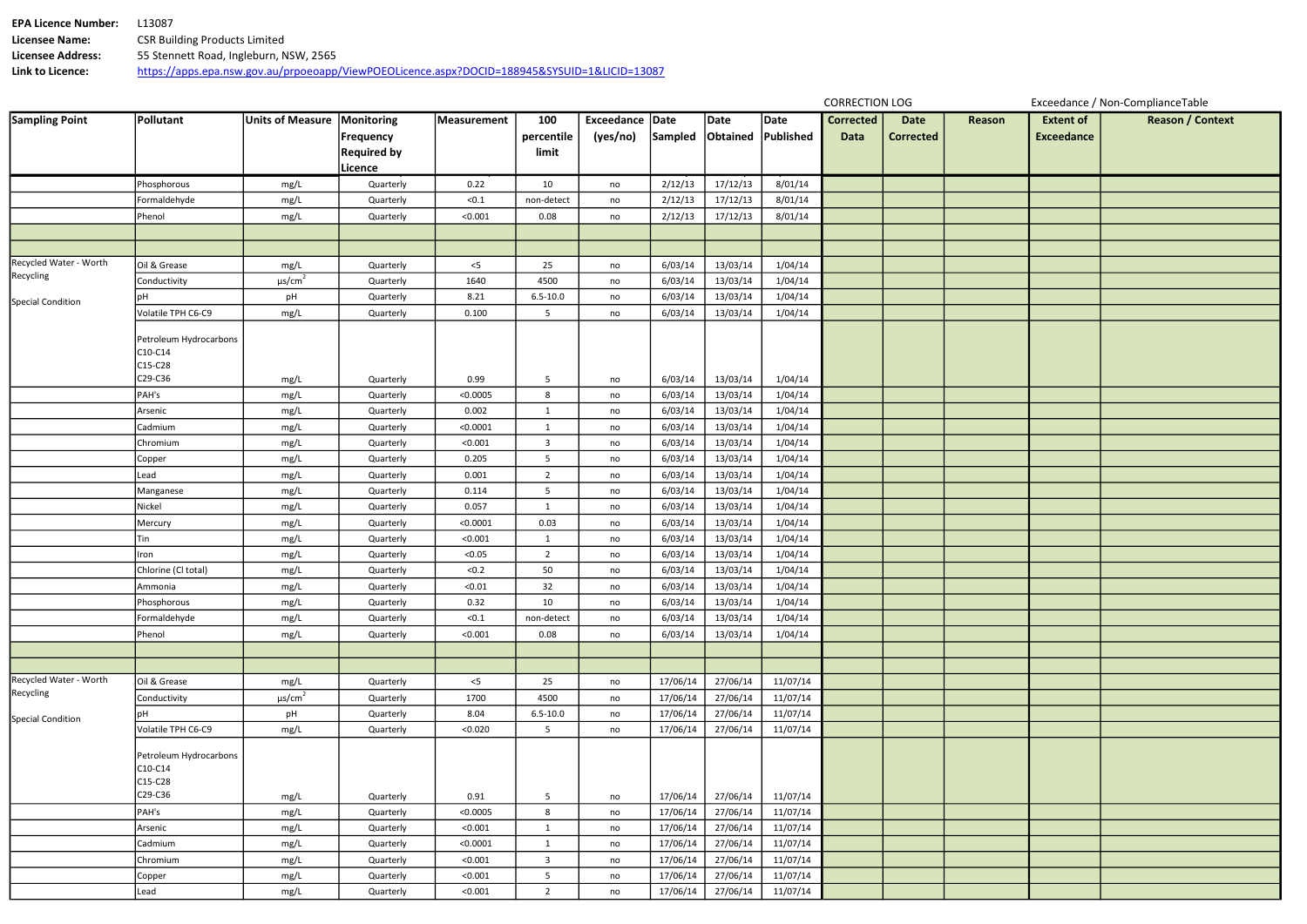| <b>EPA Licence Number:</b> | .13087                                                                                       |
|----------------------------|----------------------------------------------------------------------------------------------|
| <b>Licensee Name:</b>      | <b>CSR Building Products Limited</b>                                                         |
| <b>Licensee Address:</b>   | 55 Stennett Road, Ingleburn, NSW, 2565                                                       |
| Link to Licence:           | https://apps.epa.nsw.gov.au/prpoeoapp/ViewPOEOLicence.aspx?DOCID=188945&SYSUID=1&LICID=13087 |

| Date<br>rrected | Reason | <b>Extent of</b><br><b>Exceedance</b> | <b>Reason / Context</b> |
|-----------------|--------|---------------------------------------|-------------------------|
|                 |        |                                       |                         |
|                 |        |                                       |                         |
|                 |        |                                       |                         |
|                 |        |                                       |                         |
|                 |        |                                       |                         |
|                 |        |                                       |                         |
|                 |        |                                       |                         |
|                 |        |                                       |                         |
|                 |        |                                       |                         |
|                 |        |                                       |                         |
|                 |        |                                       |                         |
|                 |        |                                       |                         |
|                 |        |                                       |                         |
|                 |        |                                       |                         |
|                 |        |                                       |                         |
|                 |        |                                       |                         |
|                 |        |                                       |                         |
|                 |        |                                       |                         |
|                 |        |                                       |                         |
|                 |        |                                       |                         |
|                 |        |                                       |                         |
|                 |        |                                       |                         |
|                 |        |                                       |                         |
|                 |        |                                       |                         |
|                 |        |                                       |                         |
|                 |        |                                       |                         |
|                 |        |                                       |                         |
|                 |        |                                       |                         |
|                 |        |                                       |                         |
|                 |        |                                       |                         |
|                 |        |                                       |                         |
|                 |        |                                       |                         |
|                 |        |                                       |                         |
|                 |        |                                       |                         |
|                 |        |                                       |                         |
|                 |        |                                       |                         |
|                 |        |                                       |                         |
|                 |        |                                       |                         |
|                 |        |                                       |                         |
|                 |        |                                       |                         |
|                 |        |                                       |                         |

| <b>Sampling Point</b>    | Pollutant                                    | <b>Units of Measure</b> | Monitoring<br><b>Frequency</b><br><b>Required by</b> | Measurement | 100<br>percentile<br>limit | <b>Exceedance</b><br>(yes/no) | <b>Date</b><br><b>Sampled</b> | Date<br>Obtained | Date<br>Published | <b>Corrected</b><br><b>Data</b> | <b>Date</b><br><b>Corrected</b> | Rea |
|--------------------------|----------------------------------------------|-------------------------|------------------------------------------------------|-------------|----------------------------|-------------------------------|-------------------------------|------------------|-------------------|---------------------------------|---------------------------------|-----|
|                          | Manganese                                    | mg/L                    | Licence<br>Quarterly                                 | < 0.001     | 5                          | no                            | 17/06/14                      | 27/06/14         | 11/07/14          |                                 |                                 |     |
|                          | Nickel                                       | mg/L                    | Quarterly                                            | < 0.001     | $\mathbf{1}$               | no                            | 17/06/14                      | 27/06/14         | 11/07/14          |                                 |                                 |     |
|                          | Mercury                                      | mg/L                    | Quarterly                                            | < 0.0001    | 0.03                       |                               | 17/06/14                      | 27/06/14         | 11/07/14          |                                 |                                 |     |
|                          | Tin                                          | mg/L                    | Quarterly                                            | 0.001       | $\mathbf{1}$               | no                            | 17/06/14                      | 27/06/14         | 11/07/14          |                                 |                                 |     |
|                          | Iron                                         | mg/L                    | Quarterly                                            | < 0.05      | $\overline{2}$             | no<br>no                      | 17/06/14                      | 27/06/14         | 11/07/14          |                                 |                                 |     |
|                          | Chlorine (Cl total)                          | mg/L                    | Quarterly                                            | $<0.2$      | 50                         | no                            | 17/06/14                      | 27/06/14         | 11/07/14          |                                 |                                 |     |
|                          | Ammonia                                      | mg/L                    | Quarterly                                            | 0.02        | 32                         |                               | 17/06/14                      | 27/06/14         | 11/07/14          |                                 |                                 |     |
|                          | Phosphorous                                  | mg/L                    | Quarterly                                            | 0.14        | 10                         | no                            | 17/06/14                      | 27/06/14         | 11/07/14          |                                 |                                 |     |
|                          | Formaldehyde                                 | mg/L                    | Quarterly                                            | < 0.1       | non-detect                 | no<br>no                      | 17/06/14                      | 27/06/14         | 11/07/14          |                                 |                                 |     |
|                          | Phenol                                       | mg/L                    | Quarterly                                            | < 0.05      | 0.08                       | no                            | 17/06/14                      | 27/06/14         | 11/07/14          |                                 |                                 |     |
|                          |                                              |                         |                                                      |             |                            |                               |                               |                  |                   |                                 |                                 |     |
|                          |                                              |                         |                                                      |             |                            |                               |                               |                  |                   |                                 |                                 |     |
| Recycled Water - Worth   | Oil & Grease                                 | mg/L                    | <b>Bi-Annually</b>                                   | $<$ 5       | 25                         | no                            | 5/12/14                       | 31/12/14         | 30/01/15          |                                 |                                 |     |
| Recycling                | Conductivity                                 | $\mu s/cm^2$            | <b>Bi-Annually</b>                                   | 1780        | 4500                       | no                            | 5/12/14                       | 31/12/14         | 30/01/15          |                                 |                                 |     |
|                          | рH                                           |                         | <b>Bi-Annually</b>                                   | 7.87        | $6.5 - 10.0$               |                               | 5/12/14                       | 31/12/14         | 30/01/15          |                                 |                                 |     |
| <b>Special Condition</b> | Volatile TPH C6-C9                           | pH<br>mg/L              | <b>Bi-Annually</b>                                   | 0.09        | 5                          | no<br>no                      | 5/12/14                       | 31/12/14         | 30/01/15          |                                 |                                 |     |
|                          | Petroleum Hydrocarbons<br>C10-C14<br>C15-C28 |                         |                                                      |             |                            |                               |                               |                  |                   |                                 |                                 |     |
|                          | C29-C36                                      | mg/L                    | <b>Bi-Annually</b>                                   | 0.76        | 5                          | no                            | 5/12/14                       | 31/12/14         | 30/01/15          |                                 |                                 |     |
|                          | PAH's                                        | mg/L                    | <b>Bi-Annually</b>                                   | 0.0026      | 8                          | no                            | 5/12/14                       | 31/12/14         | 30/01/15          |                                 |                                 |     |
|                          | Arsenic                                      | mg/L                    | <b>Bi-Annually</b>                                   | 0.026       | $\mathbf{1}$               | no                            | 5/12/14                       | 31/12/14         | 30/01/15          |                                 |                                 |     |
|                          | Cadmium                                      | mg/L                    | <b>Bi-Annually</b>                                   | < 0.0001    | $\mathbf{1}$               | no                            | 5/12/14                       | 31/12/14         | 30/01/15          |                                 |                                 |     |
|                          | Chromium                                     | mg/L                    | <b>Bi-Annually</b>                                   | < 0.001     | $\mathbf{3}$               | no                            | 5/12/14                       | 31/12/14         | 30/01/15          |                                 |                                 |     |
|                          | Copper                                       | mg/L                    | <b>Bi-Annually</b>                                   | 0.568       | 5                          | no                            | 5/12/14                       | 31/12/14         | 30/01/15          |                                 |                                 |     |
|                          | Lead                                         | mg/L                    | <b>Bi-Annually</b>                                   | 0.005       | $\overline{2}$             | no                            | 5/12/14                       | 31/12/14         | 30/01/15          |                                 |                                 |     |
|                          | Manganese                                    | mg/L                    | <b>Bi-Annually</b>                                   | 0.139       | 5                          | no                            | 5/12/14                       | 31/12/14         | 30/01/15          |                                 |                                 |     |
|                          | Nickel                                       | mg/L                    | <b>Bi-Annually</b>                                   | < 0.001     | $\mathbf{1}$               | no                            | 5/12/14                       | 31/12/14         | 30/01/15          |                                 |                                 |     |
|                          | Mercury                                      | mg/L                    | <b>Bi-Annually</b>                                   | < 0.0001    | 0.03                       | no                            | 5/12/14                       | 31/12/14         | 30/01/15          |                                 |                                 |     |
|                          | Tin                                          | mg/L                    | <b>Bi-Annually</b>                                   | < 0.001     | $\mathbf{1}$               | no                            | 5/12/14                       | 31/12/14         | 30/01/15          |                                 |                                 |     |
|                          | Iron                                         | mg/L                    | <b>Bi-Annually</b>                                   | 0.31        | $\overline{2}$             | no                            | 5/12/14                       | 31/12/14         | 30/01/15          |                                 |                                 |     |
|                          | Chlorine (Cl total)                          | mg/L                    | <b>Bi-Annually</b>                                   | < 0.2       | 50                         | no                            | 5/12/14                       | 31/12/14         | 30/01/15          |                                 |                                 |     |
|                          | Ammonia                                      | mg/L                    | <b>Bi-Annually</b>                                   | 0.55        | 32                         | no                            | 5/12/14                       | 31/12/14         | 30/01/15          |                                 |                                 |     |
|                          | Phosphorous                                  | mg/L                    | <b>Bi-Annually</b>                                   | 0.03        | 10                         | no                            | 5/12/14                       | 31/12/14         | 30/01/15          |                                 |                                 |     |
|                          | Formaldehyde                                 | mg/L                    | <b>Bi-Annually</b>                                   | < 0.1       | $\mathbf{1}$               | no                            | 5/12/14                       | 31/12/14         | 30/01/15          |                                 |                                 |     |
|                          | Phenol                                       | mg/L                    | <b>Bi-Annually</b>                                   | < 0.001     | 0.08                       | no                            | 5/12/14                       | 31/12/14         | 30/01/15          |                                 |                                 |     |
|                          |                                              |                         |                                                      |             |                            |                               |                               |                  |                   |                                 |                                 |     |
|                          |                                              |                         |                                                      |             |                            |                               |                               |                  |                   |                                 |                                 |     |
| Recycled Water - Worth   | Oil & Grease                                 | mg/L                    | <b>Bi-Annually</b>                                   | 6           | 25                         | no                            | 17/07/15                      | 28/07/15         | 31/07/15          |                                 |                                 |     |
| Recycling                | Conductivity                                 | $\mu$ s/cm <sup>2</sup> | <b>Bi-Annually</b>                                   | 1020        | 4500                       | no                            | 17/07/15                      | 28/07/15         | 31/07/15          |                                 |                                 |     |
|                          | pH                                           | pH                      | <b>Bi-Annually</b>                                   | 7.83        | $6.5 - 10.0$               | no                            | 17/07/15                      | 28/07/15         | 31/07/15          |                                 |                                 |     |
| Special Condition        | Volatile TPH C6-C9                           | mg/L                    | <b>Bi-Annually</b>                                   | < 0.02      | 5                          | no                            | 17/07/15                      | 28/07/15         | 31/07/15          |                                 |                                 |     |
|                          |                                              |                         |                                                      |             |                            |                               |                               |                  |                   |                                 |                                 |     |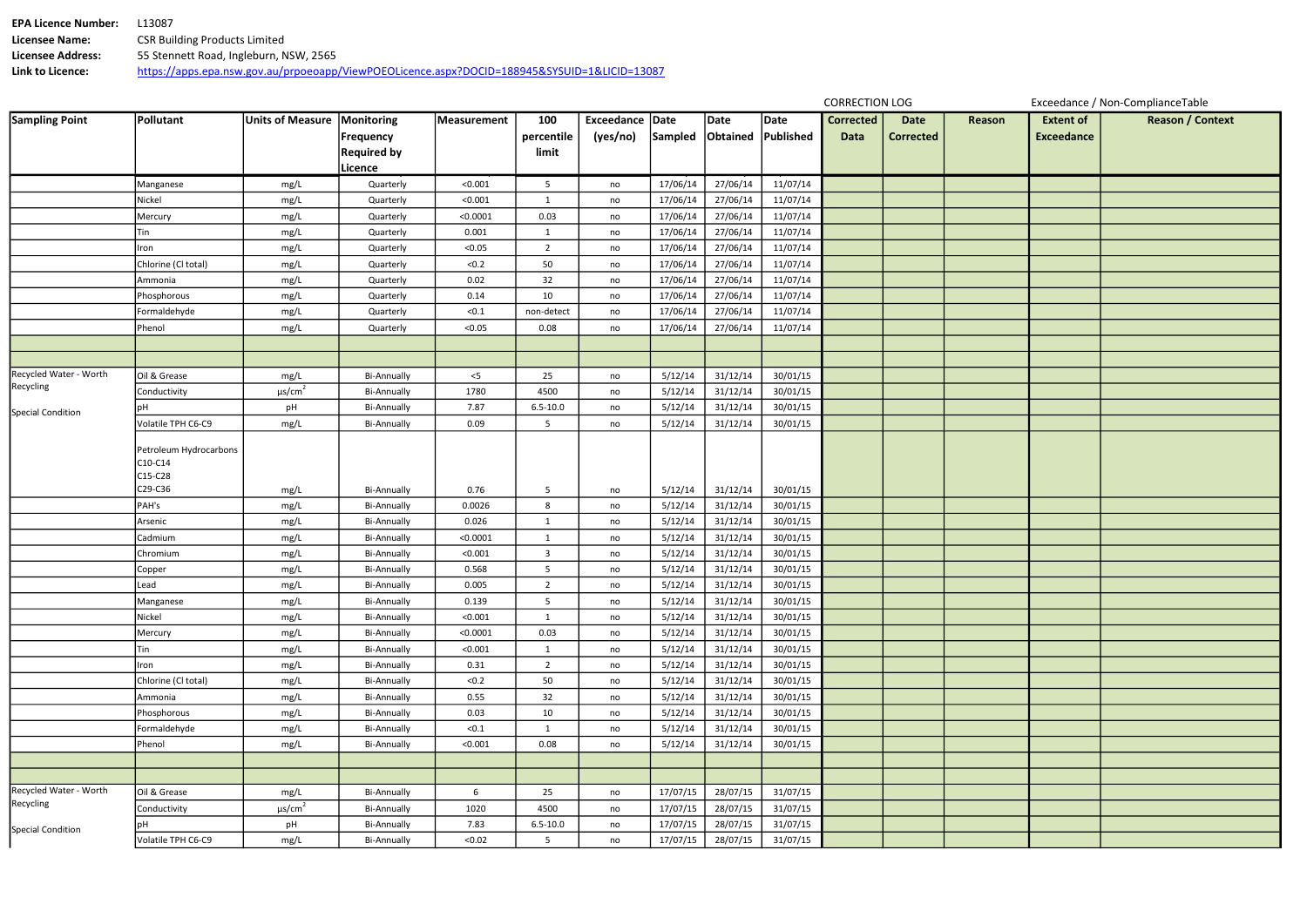| <b>EPA Licence Number:</b> | .13087                                                                                       |
|----------------------------|----------------------------------------------------------------------------------------------|
| <b>Licensee Name:</b>      | <b>CSR Building Products Limited</b>                                                         |
| <b>Licensee Address:</b>   | 55 Stennett Road, Ingleburn, NSW, 2565                                                       |
| Link to Licence:           | https://apps.epa.nsw.gov.au/prpoeoapp/ViewPOEOLicence.aspx?DOCID=188945&SYSUID=1&LICID=13087 |

| Date<br>rrected | Reason | <b>Extent of</b><br><b>Exceedance</b> | <b>Reason / Context</b> |
|-----------------|--------|---------------------------------------|-------------------------|
|                 |        |                                       |                         |
|                 |        |                                       |                         |
|                 |        |                                       |                         |
|                 |        |                                       |                         |
|                 |        |                                       |                         |
|                 |        |                                       |                         |
|                 |        |                                       |                         |
|                 |        |                                       |                         |
|                 |        |                                       |                         |
|                 |        |                                       |                         |
|                 |        |                                       |                         |
|                 |        |                                       |                         |
|                 |        |                                       |                         |
|                 |        |                                       |                         |
|                 |        |                                       |                         |
|                 |        |                                       |                         |
|                 |        |                                       |                         |
|                 |        |                                       |                         |
|                 |        |                                       |                         |
|                 |        |                                       |                         |
|                 |        |                                       |                         |
|                 |        |                                       |                         |
|                 |        |                                       |                         |
|                 |        |                                       |                         |
|                 |        |                                       |                         |
|                 |        |                                       |                         |
|                 |        |                                       |                         |
|                 |        |                                       |                         |
|                 |        |                                       |                         |
|                 |        |                                       |                         |
|                 |        |                                       |                         |
|                 |        |                                       |                         |
|                 |        |                                       |                         |
|                 |        |                                       |                         |
|                 |        |                                       |                         |
|                 |        |                                       |                         |
|                 |        |                                       |                         |
|                 |        |                                       |                         |
|                 |        |                                       |                         |

CORRECTION LOG Exceedance / Non-ComplianceTable

| <b>Sampling Point</b>    | <b>Pollutant</b>       | <b>Units of Measure</b> | Monitoring         | <b>Measurement</b> | 100            | <b>Exceedance</b> | Date     | Date     | <b>Date</b> | <b>Corrected</b> | <b>Date</b>      | Re |
|--------------------------|------------------------|-------------------------|--------------------|--------------------|----------------|-------------------|----------|----------|-------------|------------------|------------------|----|
|                          |                        |                         | <b>Frequency</b>   |                    | percentile     | (yes/no)          | Sampled  | Obtained | Published   | <b>Data</b>      | <b>Corrected</b> |    |
|                          |                        |                         | <b>Required by</b> |                    | limit          |                   |          |          |             |                  |                  |    |
|                          |                        |                         | Licence            |                    |                |                   |          |          |             |                  |                  |    |
|                          |                        |                         |                    |                    |                |                   |          |          |             |                  |                  |    |
|                          | Petroleum Hydrocarbons |                         |                    |                    |                |                   |          |          |             |                  |                  |    |
|                          | C10-C14<br>C15-C28     |                         |                    |                    |                |                   |          |          |             |                  |                  |    |
|                          | C29-C36                | mg/L                    | <b>Bi-Annually</b> | 0.13               | 5              | no                | 17/07/15 | 28/07/15 | 28/07/15    |                  |                  |    |
|                          | PAH's                  | mg/L                    | <b>Bi-Annually</b> | < 0.0005           | 8              | no                | 17/07/15 | 28/07/15 | 28/07/15    |                  |                  |    |
|                          | Arsenic                | mg/L                    | <b>Bi-Annually</b> | 0.017              | $\mathbf{1}$   | no                | 17/07/15 | 28/07/15 | 28/07/15    |                  |                  |    |
|                          | Cadmium                | mg/L                    | <b>Bi-Annually</b> | 0                  | $\mathbf{1}$   | no                | 17/07/15 | 28/07/15 | 28/07/15    |                  |                  |    |
|                          | Chromium               | mg/L                    | <b>Bi-Annually</b> | < 0.001            | 3              | no                | 17/07/15 | 28/07/15 | 28/07/15    |                  |                  |    |
|                          | Copper                 | mg/L                    | <b>Bi-Annually</b> | 0.677              | 5              | no                | 17/07/15 | 28/07/15 | 28/07/15    |                  |                  |    |
|                          | Lead                   | mg/L                    | <b>Bi-Annually</b> | 0.11               | $\overline{2}$ | no                | 17/07/15 | 28/07/15 | 28/07/15    |                  |                  |    |
|                          | Manganese              | mg/L                    | <b>Bi-Annually</b> | < 0.001            | 5              | no                | 17/07/15 | 28/07/15 | 28/07/15    |                  |                  |    |
|                          | Nickel                 | mg/L                    | <b>Bi-Annually</b> | 0.01               | $\mathbf{1}$   | no                | 17/07/15 | 28/07/15 | 28/07/15    |                  |                  |    |
|                          | Mercury                | mg/L                    | <b>Bi-Annually</b> | < 0.0001           | 0.03           | no                | 17/07/15 | 28/07/15 | 28/07/15    |                  |                  |    |
|                          | Tin                    | mg/L                    | <b>Bi-Annually</b> | < 0.001            | $\mathbf{1}$   | no                | 17/07/15 | 28/07/15 | 28/07/15    |                  |                  |    |
|                          | Iron                   | mg/L                    | <b>Bi-Annually</b> | < 0.05             | $\overline{2}$ | no                | 17/07/15 | 28/07/15 | 28/07/15    |                  |                  |    |
|                          | Chlorine (Cl total)    | mg/L                    | <b>Bi-Annually</b> | < 0.2              | 50             | no                | 17/07/15 | 28/07/15 | 28/07/15    |                  |                  |    |
|                          | Ammonia                | mg/L                    | <b>Bi-Annually</b> | 17.4               | 32             | no                | 17/07/15 | 28/07/15 | 28/07/15    |                  |                  |    |
|                          | Phosphorous            | mg/L                    | <b>Bi-Annually</b> | 0.02               | 10             | no                | 17/07/15 | 28/07/15 | 28/07/15    |                  |                  |    |
|                          | Formaldehyde           | mg/L                    | <b>Bi-Annually</b> | < 0.1              | $\mathbf{1}$   | no                | 17/07/15 | 28/07/15 | 28/07/15    |                  |                  |    |
|                          | Phenol                 | mg/L                    | <b>Bi-Annually</b> | < 0.001            | 0.08           | no                | 17/07/15 | 28/07/15 | 28/07/15    |                  |                  |    |
|                          |                        |                         |                    |                    |                |                   |          |          |             |                  |                  |    |
|                          |                        |                         |                    |                    |                |                   |          |          |             |                  |                  |    |
| Recycled Water - Worth   | Oil & Grease           | mg/L                    | <b>Bi-Annually</b> | $<$ 5              | 25             | no                | 9/11/15  | 18/11/15 | 26/11/15    |                  |                  |    |
| Recycling                | Conductivity           | $\mu s/cm^2$            | <b>Bi-Annually</b> | 2740               | 4500           | no                | 9/11/15  | 18/11/15 | 26/11/15    |                  |                  |    |
|                          | рH                     | pH                      | <b>Bi-Annually</b> | 8.24               | $6.5 - 10.0$   | no                | 9/11/15  | 18/11/15 | 26/11/15    |                  |                  |    |
| <b>Special Condition</b> | Volatile TPH C6-C9     | mg/L                    | <b>Bi-Annually</b> | 0.02               | 5              | no                | 9/11/15  | 18/11/15 | 26/11/15    |                  |                  |    |
|                          |                        |                         |                    |                    |                |                   |          |          |             |                  |                  |    |
|                          | Petroleum Hydrocarbons |                         |                    |                    |                |                   |          |          |             |                  |                  |    |
|                          | C10-C14                |                         |                    |                    |                |                   |          |          |             |                  |                  |    |
|                          | C15-C28<br>C29-C36     |                         |                    |                    |                |                   |          |          |             |                  |                  |    |
|                          |                        | mg/L                    | Bi-Annually        | < 0.05             | 5              | no                | 9/11/15  | 18/11/15 | 26/11/15    |                  |                  |    |
|                          | PAH's                  | mg/L                    | <b>Bi-Annually</b> | 0.0011             | 8              | no                | 9/11/15  | 18/11/15 | 26/11/15    |                  |                  |    |
|                          | Arsenic                | mg/L                    | <b>Bi-Annually</b> | 0.022              | $\mathbf{1}$   | no                | 9/11/15  | 18/11/15 | 26/11/15    |                  |                  |    |
|                          | Cadmium                | mg/L                    | <b>Bi-Annually</b> | < 0.0001           | $\mathbf{1}$   | no                | 9/11/15  | 18/11/15 | 26/11/15    |                  |                  |    |
|                          | Chromium               | mg/L                    | <b>Bi-Annually</b> | 0.002              | 3              | no                | 9/11/15  | 18/11/15 | 26/11/15    |                  |                  |    |
|                          | Copper                 | mg/L                    | <b>Bi-Annually</b> | 0.580              | 5              | no                | 9/11/15  | 18/11/15 | 26/11/15    |                  |                  |    |
|                          | Lead                   | mg/L                    | <b>Bi-Annually</b> | 0.003              | $\overline{2}$ | no                | 9/11/15  | 18/11/15 | 26/11/15    |                  |                  |    |
|                          | Manganese              | mg/L                    | <b>Bi-Annually</b> | 0.013              | 5              | no                | 9/11/15  | 18/11/15 | 26/11/15    |                  |                  |    |
|                          | Nickel                 | mg/L                    | <b>Bi-Annually</b> | 0.023              | $\mathbf{1}$   | no                | 9/11/15  | 18/11/15 | 26/11/15    |                  |                  |    |
|                          | Mercury                | mg/L                    | <b>Bi-Annually</b> | < 0.0001           | 0.03           | no                | 9/11/15  | 18/11/15 | 26/11/15    |                  |                  |    |
|                          | Tin                    | mg/L                    | <b>Bi-Annually</b> | < 0.001            | $\mathbf{1}$   | no                | 9/11/15  | 18/11/15 | 26/11/15    |                  |                  |    |
|                          | Iron                   | mg/L                    | <b>Bi-Annually</b> | 1.03               | $\overline{2}$ | no                | 9/11/15  | 18/11/15 | 26/11/15    |                  |                  |    |
|                          | Chlorine (Cl total)    | mg/L                    | <b>Bi-Annually</b> | < 0.2              | 50             | no                | 9/11/15  | 18/11/15 | 26/11/15    |                  |                  |    |
|                          | Ammonia                | mg/L                    | <b>Bi-Annually</b> | 0.06               | 32             | no                | 9/11/15  | 18/11/15 | 26/11/15    |                  |                  |    |
|                          | Phosphorous            | mg/L                    | <b>Bi-Annually</b> | 0.06               | 10             | no                | 9/11/15  | 18/11/15 | 26/11/15    |                  |                  |    |
|                          | Formaldehyde           | mg/L                    | <b>Bi-Annually</b> | 0.2                | $\mathbf{1}$   | no                | 9/11/15  | 18/11/15 | 26/11/15    |                  |                  |    |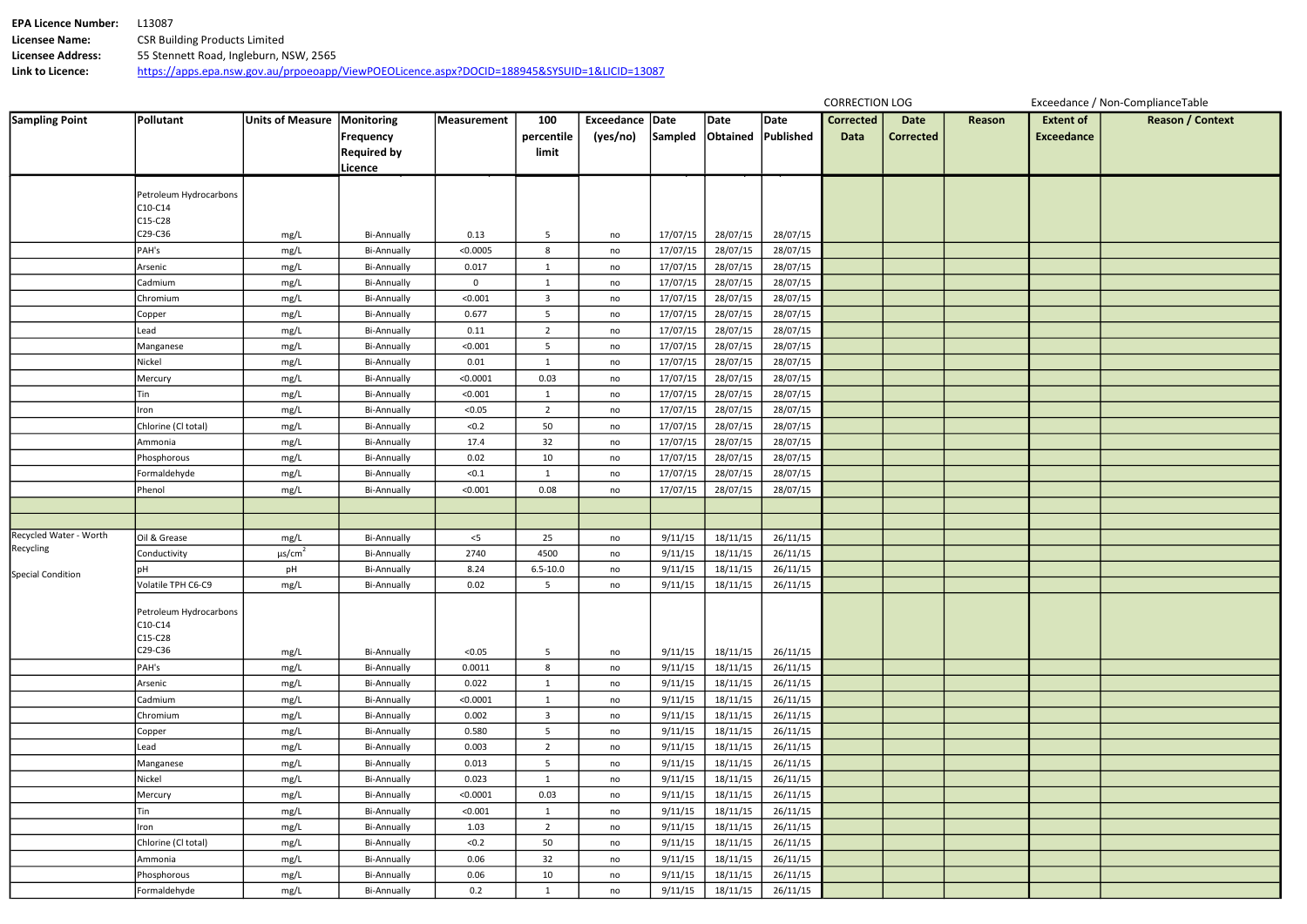| <b>EPA Licence Number:</b> | -13087                                                                                       |
|----------------------------|----------------------------------------------------------------------------------------------|
| Licensee Name:             | <b>CSR Building Products Limited</b>                                                         |
| <b>Licensee Address:</b>   | 55 Stennett Road, Ingleburn, NSW, 2565                                                       |
| Link to Licence:           | https://apps.epa.nsw.gov.au/prpoeoapp/ViewPOEOLicence.aspx?DOCID=188945&SYSUID=1&LICID=13087 |

| <b>Date</b> | Reason | <b>Extent of</b>  | <b>Reason / Context</b> |
|-------------|--------|-------------------|-------------------------|
| rrected     |        | <b>Exceedance</b> |                         |
|             |        |                   |                         |
|             |        |                   |                         |
|             |        |                   |                         |
|             |        |                   |                         |
|             |        |                   |                         |
|             |        |                   |                         |
|             |        |                   |                         |
|             |        |                   |                         |
|             |        |                   |                         |
|             |        |                   |                         |
|             |        |                   |                         |
|             |        |                   |                         |
|             |        |                   |                         |
|             |        |                   |                         |
|             |        |                   |                         |
|             |        |                   |                         |
|             |        |                   |                         |
|             |        |                   |                         |
|             |        |                   |                         |
|             |        |                   |                         |
|             |        |                   |                         |
|             |        |                   |                         |
|             |        |                   |                         |
|             |        |                   |                         |
|             |        |                   |                         |
|             |        |                   |                         |
|             |        |                   |                         |
|             |        |                   |                         |
|             |        |                   |                         |
|             |        |                   |                         |
|             |        |                   |                         |
|             |        |                   |                         |
|             |        |                   |                         |
|             |        |                   |                         |
|             |        |                   |                         |

Recycled water use was provided an exemption in accordance with the Protection of the Environment Operations (Waste) Regulation 2005 - Specific Exemption under Part 6, Clause 51 and 51A - CSR Building Products Recycled Water Exemption 2011. This document is located on OEH file LIC09/253-02.

| <b>Sampling Point</b>    | Pollutant                                    | <b>Units of Measure</b> | Monitoring<br><b>Frequency</b><br><b>Required by</b><br>Licence | Measurement | 100<br>percentile<br>limit | Exceedance Date<br>(yes/no) | Sampled  | Date<br>Obtained | Date<br>Published | <b>Corrected</b><br><b>Data</b> | <b>Date</b><br><b>Corrected</b> | Re |
|--------------------------|----------------------------------------------|-------------------------|-----------------------------------------------------------------|-------------|----------------------------|-----------------------------|----------|------------------|-------------------|---------------------------------|---------------------------------|----|
|                          | Phenol                                       | mg/L                    | <b>Bi-Annually</b>                                              | < 0.001     | 0.08                       | no                          | 9/11/15  | 18/11/15         | 26/11/15          |                                 |                                 |    |
|                          |                                              |                         |                                                                 |             |                            |                             |          |                  |                   |                                 |                                 |    |
|                          |                                              |                         |                                                                 |             |                            |                             |          |                  |                   |                                 |                                 |    |
| Recycled Water - Worth   | Oil & Grease                                 | mg/L                    | <b>Bi-Annually</b>                                              | $<$ 5       | 25                         | no                          | 23/06/16 | 30/06/16         | 13/07/16          |                                 |                                 |    |
| Recycling                | Conductivity                                 | $\mu s/cm^2$            | <b>Bi-Annually</b>                                              | 3010        | 4500                       | no                          | 23/06/16 | 30/06/16         | 13/07/16          |                                 |                                 |    |
| <b>Special Condition</b> | рH                                           | pH                      | <b>Bi-Annually</b>                                              | 7.72        | $6.5 - 10.0$               | no                          | 23/06/16 | 30/06/16         | 13/07/16          |                                 |                                 |    |
|                          | Volatile TPH C6-C9                           | mg/L                    | <b>Bi-Annually</b>                                              | < 0.020     | 5                          | no                          | 23/06/16 | 30/06/16         | 13/07/16          |                                 |                                 |    |
|                          | Petroleum Hydrocarbons<br>C10-C14<br>C15-C28 |                         |                                                                 |             |                            |                             |          |                  |                   |                                 |                                 |    |
|                          | C29-C36                                      | mg/L                    | <b>Bi-Annually</b>                                              | 0.36        | 5                          | no                          | 23/06/16 | 30/06/16         | 13/07/16          |                                 |                                 |    |
|                          | PAH's                                        | mg/L                    | <b>Bi-Annually</b>                                              | < 0.0005    | 8                          | no                          | 23/06/16 | 30/06/16         | 13/07/16          |                                 |                                 |    |
|                          | Arsenic                                      | mg/L                    | <b>Bi-Annually</b>                                              | 0.007       | $\mathbf{1}$               | no                          | 23/06/16 | 30/06/16         | 13/07/16          |                                 |                                 |    |
|                          | Cadmium                                      | mg/L                    | <b>Bi-Annually</b>                                              | < 0.0001    | $\mathbf{1}$               | no                          | 23/06/16 | 30/06/16         | 13/07/16          |                                 |                                 |    |
|                          | Chromium                                     | mg/L                    | <b>Bi-Annually</b>                                              | < 0.001     | 3                          | no                          | 23/06/16 | 30/06/16         | 13/07/16          |                                 |                                 |    |
|                          | Copper                                       | mg/L                    | <b>Bi-Annually</b>                                              | 0.016       | 5                          | no                          | 23/06/16 | 30/06/16         | 13/07/16          |                                 |                                 |    |
|                          | Lead                                         | mg/L                    | <b>Bi-Annually</b>                                              | < 0.001     | $\overline{2}$             | no                          | 23/06/16 | 30/06/16         | 13/07/16          |                                 |                                 |    |
|                          | Manganese                                    | mg/L                    | <b>Bi-Annually</b>                                              | 0.098       | 5                          | no                          | 23/06/16 | 30/06/16         | 13/07/16          |                                 |                                 |    |
|                          | Nickel                                       | mg/L                    | <b>Bi-Annually</b>                                              | 0.159       | $\mathbf{1}$               | no                          | 23/06/16 | 30/06/16         | 13/07/16          |                                 |                                 |    |
|                          | Mercury                                      | mg/L                    | <b>Bi-Annually</b>                                              | < 0.0001    | 0.03                       | no                          | 23/06/16 | 30/06/16         | 13/07/16          |                                 |                                 |    |
|                          | Tin                                          | mg/L                    | <b>Bi-Annually</b>                                              | < 0.001     | $\mathbf{1}$               | no                          | 23/06/16 | 30/06/16         | 13/07/16          |                                 |                                 |    |
|                          | Iron                                         | mg/L                    | <b>Bi-Annually</b>                                              | 0.31        | $\overline{2}$             | no                          | 23/06/16 | 30/06/16         | 13/07/16          |                                 |                                 |    |
|                          | Chlorine (Cl total)                          | mg/L                    | <b>Bi-Annually</b>                                              | $<0.2$      | 50                         | no                          | 23/06/16 | 30/06/16         | 13/07/16          |                                 |                                 |    |
|                          | Ammonia                                      | mg/L                    | <b>Bi-Annually</b>                                              | 0.36        | 32                         | no                          | 23/06/16 | 30/06/16         | 13/07/16          |                                 |                                 |    |
|                          | Phosphorous                                  | mg/L                    | <b>Bi-Annually</b>                                              | $0.01\,$    | 10                         | no                          | 23/06/16 | 30/06/16         | 13/07/16          |                                 |                                 |    |
|                          | Formaldehyde                                 | mg/L                    | <b>Bi-Annually</b>                                              | < 0.1       | $\mathbf{1}$               | no                          | 23/06/16 | 30/06/16         | 13/07/16          |                                 |                                 |    |
|                          | Phenol                                       | mg/L                    | <b>Bi-Annually</b>                                              | < 0.05      | 0.08                       | no                          | 23/06/16 | 30/06/16         | 13/07/16          |                                 |                                 |    |
|                          |                                              |                         |                                                                 |             |                            |                             |          |                  |                   |                                 |                                 |    |
|                          |                                              |                         |                                                                 |             |                            |                             |          |                  |                   |                                 |                                 |    |
|                          |                                              |                         |                                                                 |             |                            |                             |          |                  |                   |                                 |                                 |    |
|                          |                                              |                         |                                                                 |             |                            |                             |          |                  |                   |                                 |                                 |    |
|                          |                                              |                         |                                                                 |             |                            |                             |          |                  |                   |                                 |                                 |    |
|                          |                                              |                         |                                                                 |             |                            |                             |          |                  |                   |                                 |                                 |    |
|                          |                                              |                         |                                                                 |             |                            |                             |          |                  |                   |                                 |                                 |    |
|                          |                                              |                         |                                                                 |             |                            |                             |          |                  |                   |                                 |                                 |    |
|                          |                                              |                         |                                                                 |             |                            |                             |          |                  |                   |                                 |                                 |    |